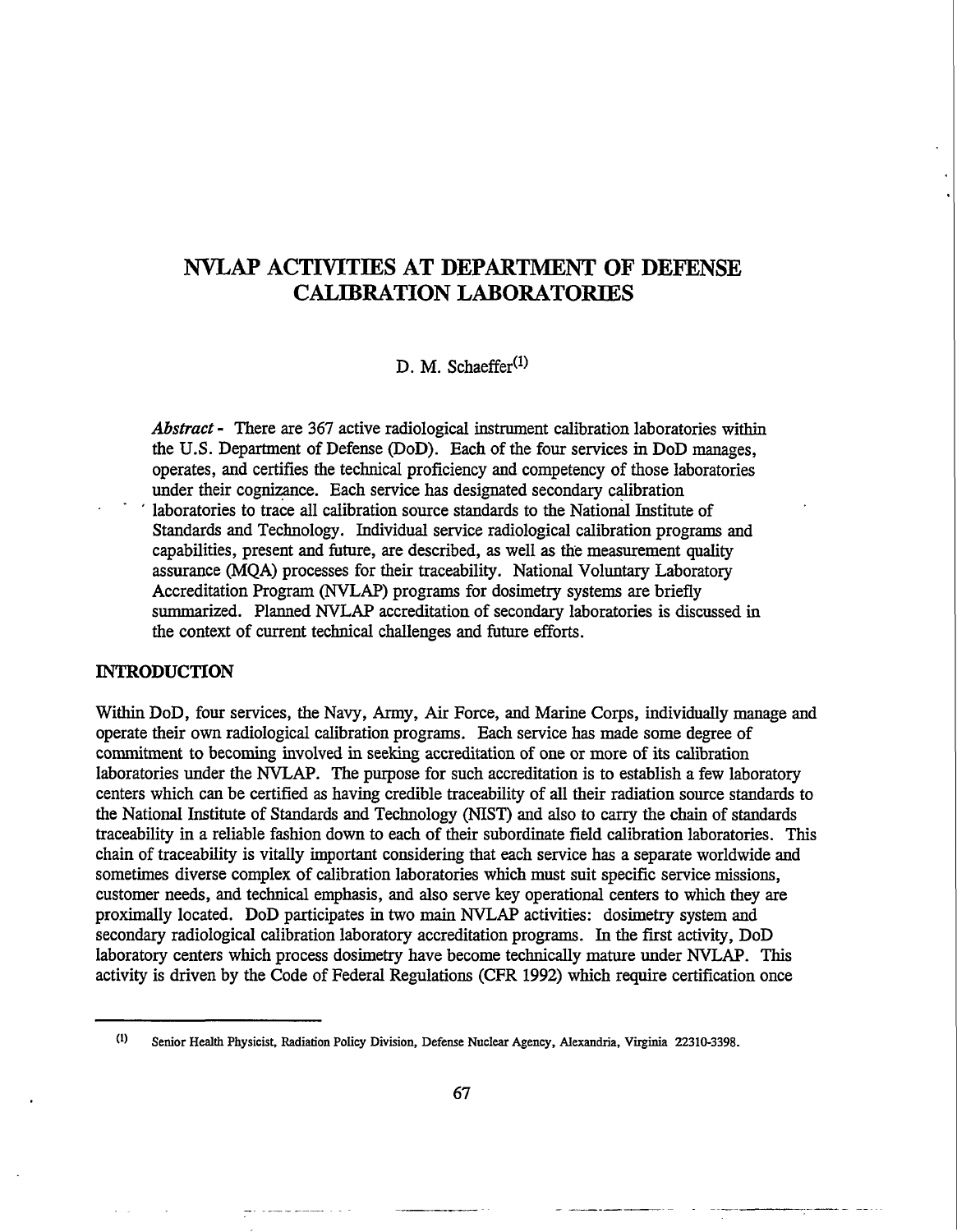every two years under NVLAP (ANSI 1982). The second activity, NVLAP accreditation of calibration laboratories, is somewhat in its early stages. This NVLAP program, however, is not governed as a mandatory certification under Federal Regulations and, therefore, does not have quite the impetus for implementation as there was historically for the dosimetry NVLAP. That is not to say there are no incentives for accrediting calibration laboratories. Each of these laboratories, which must be licensed by the U.S. Nuclear Regulatory Commission (NRC) for the use of its source standards, needs to conform to "good practice" guidelines under various NRC regulatory guides and standards (NRC 1981, 1985, 1987; ANSI 1978).

The guides, based on health physics operational requirements, specify that sources used to calibrate instruments should be traceable to national standards to within  $\pm 5\%$ . It is this required tolerance which gives rise to the need for MQA through a NVLAP program.

The purpose of this paper is to describe the DoD laboratories involved in NVLAP activities as well as the various processes for maintaining MQA throughout the complex of service laboratories. Dosimetry system accreditation will be briefly summarized. Most of the discussion will concentrate on radiological calibration laboratories, the quality processes now in effect for each service calibration program, the challenges presented by the NVLAP accreditation process, and future radiological functions which might benefit from an MQA program.

## **DESCRIPTION OF THE VARIOUS DOD PROGRAMS**

The various DoD programs are described in the following.

### **NVLAP Dosimetry Laboratories**

Each service has its own centralized laboratory for processing personnel dosimeters and maintaining historical dose records, except for the U.S. Marine Corps, which obtains its dosimetry from the Navy. In addition, the Navy operates another separate dosimetry system to support the Naval Nuclear Propulsion Program under its strict guidelines. That system, thought to be the largest completely decentralized dosimetry program in the world, provides on-site and work-site processing of personnel dosimeters in the field. Table 1 shows where each service dosimeter processor is located, the equipment used, number of organizations monitored, the current transaction rate per year, and the frequency for reading personnel dosimeters. For the second Navy system, the location named is the organization responsible for the NVLAP accreditation. Each location for the centralized processors currently carries NVLAP certification and has successfully maintained it since 1986. The Navy's decentralized system has also been continuously accredited under NVLAP from 1989 onward. The accreditation categories for each dosimetry system are given in Table 1.

Each centralized processor's dosimetry system is operated under locally established and approved procedures. They specify how often the readers are to be properly adjusted and calibrated and what measures are to be taken if dosimeters, which are given known exposures and randomly seeded within processing runs, identify out-of-tolerance conditions. Individual dosimeters are checked for proper sensitivity to and registration of radiation before they are sent back to various customers. Multiple processing frequencies, where shown, are structured to require personnel with a potential for higher exposure to get their dosimeters evaluated more often, and likewise for lower exposure potentials less often. The Navy's decentralized dosimetry system, however, is treated differently, but also subjected to stringent controls. Each processor must have its dosimeters checked for proper sensitivity at least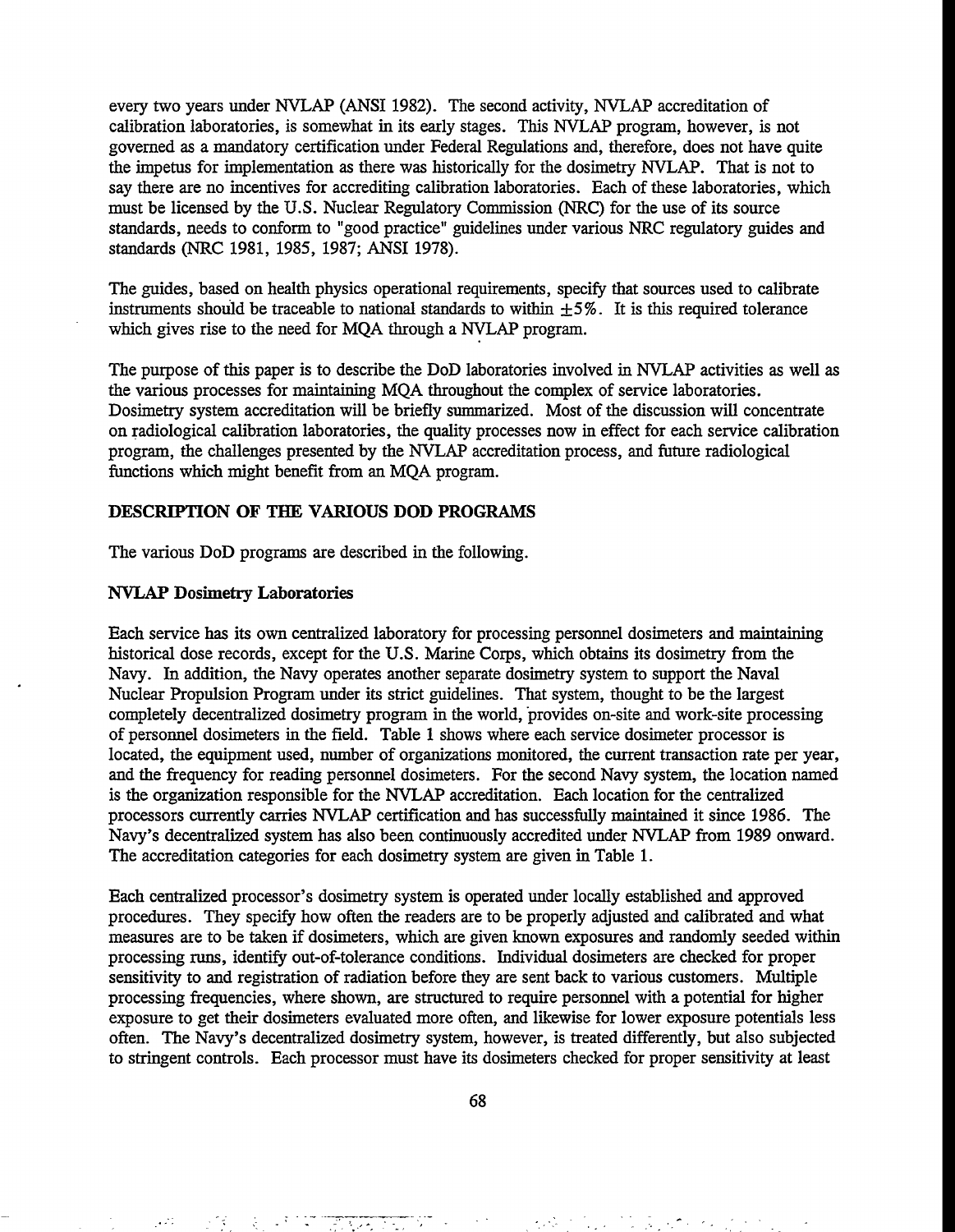every 6 months and dosimetry readers calibrated at least every year. Calibration standards are replaced at every fifty uses. Additionally, and most importantly, each processor receives inspection each year from an independent organization of examiners or the program office to demonstrate the proficiency of personnel operating the dosimetry equipment. Also, the dosimetry equipment is subjected to a performance test each year to prove whether it meets specified criteria or needs correction of its out-of-tolerance condition (USN 1988). All corrections are followed up by retests. Personnel dosimeters are processed daily if used in shipyard work, up to monthly if used in shipboard activities, or the same day after leaving a high-radiation area. The unique and all-encompassing quality assurance test process for this dosimetry system is depicted in Figure 1. Tight control of 160 processors to a single calibration reference at the Naval Shipyard, Puget Sound, Washington, and yearly internal performance testing keep this system well within NVLAP tolerances. It is also an excellent example of a proven and successful MQA process.

In general, the services have maintained mature and smooth operating dosimetry programs which have benefitted from NVLAP accreditation. The long-term success of these NVLAP programs owes to the early 1980's participation of the services in the University of Michigan pilot program for dosimetry processor accreditation (Plato and Hudson 1980). The early collaboration of both processor and test organizations allowed organizations to make the proper corrections and refinements to their dosimetry equipment. In turn, the testing organization was able to identify and amend unrealistic performance criteria before the NVLAP was established. This joint effort contributed to the high degree of acceptance of the dosimetry NVLAP even before mandatory certification became a requirement by federal law (CFR 1992).

# **DoD Calibration Laboratories**

Each service within DoD has its own radiological instrument calibration program, supporting management structure, operating directives and policies, technical procedures, and inspection and audit process for maintaining MQA and traceability to NIST. Table 2 describes the relative sizes of various service radiological calibration programs in terms of calibration transactions performed per year and also the size of the instrument inventory supported. It also breaks out the number of instruments identified in the operational category, which are employed in daily, routine health physics applications. The rest of the inventories fall under warfare preparedness and contingency planning. The calibration frequencies for the instruments reflect the ranges of the above applications.

## **U.S. Navy Program**

The Navy's radiological instrument calibration program is managed by Naval Sea Systems Command in Washington, D.C. while its operation has been delegated by NAVSEA authority to the Naval Electronic System Engineering Center (NAVELEXCEN), Charleston, South Carolina. The latter organization has the responsibility for the secondary calibration laboratory, and its basic function is to hold NIST-traceable calibration source standards for the Navy and ensure that all other radiological calibration laboratories within the Navy trace their measurements to these sources. NAVELEXCEN Charleston also manages the operation and inspection of all subordinate laboratories listed in Table 3. There are 30 laboratories within NAVELEXCEN's area of responsibility, 16 laboratories on board tenders or repair ships, 10 within the continental United States, and 4 outside the continental United States. The secondary calibration laboratory at Charleston carries a high-intensity, open-range capability for gamma radiation; an open-air range for neutrons; and large-area sources for alpha radiation.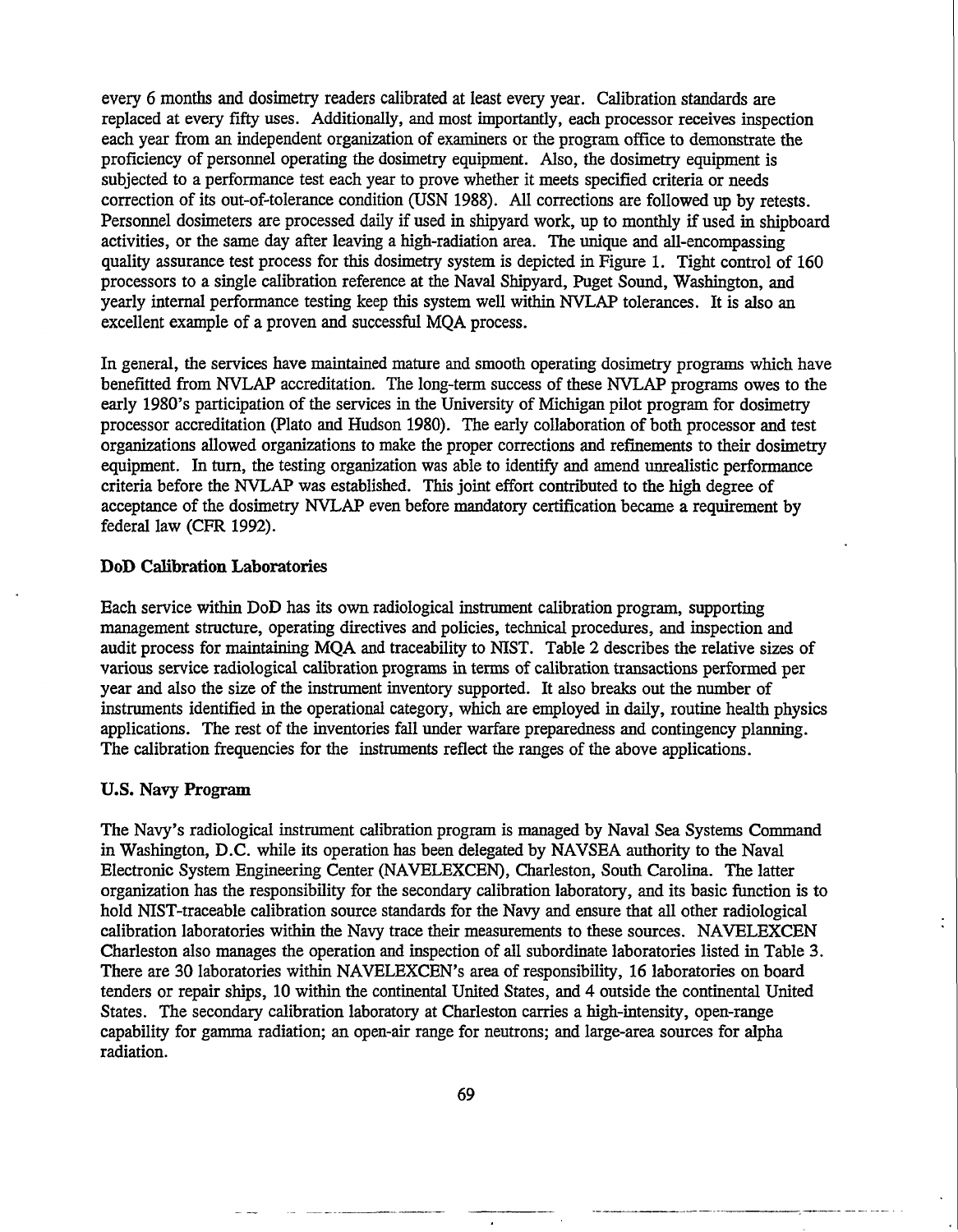The 30 calibration laboratories listed in Table 3 presently trace their calibration sources to those described for the Charleston laboratory. Each of these laboratories has similar capabilities, depending on whether a tender or a shore organization is performing calibrations. The shipboard laboratories, stationed throughout the world and deployable to other locations to support military forces in international conflicts, do not use open-range sources. To fit the confines of the ship, box calibrators for gamma and neutron sources are required. The shore laboratories, however, having greater space allocations, calibrate with open-air ranges where possible. NAVELEXCEN Charleston plans to become accredited as a secondary laboratory under NVLAP within the next few years. In the upgrade of its capabilities, it will phase in a multisource, uncollided beam Cs-137 gamma calibrator, in place of the current AN/UDM-1A, and also an open-range Co-60 source. The large-area alpha sources in the AN/UDM-7 series will be replaced with large-area electroplated Amersham-type sources. Also, a 320-kVp x-ray range will be added to its capability. The same gamma calibrators will eventually be installed at all shore laboratories, replacing all AN/UDM-1A calibrators.

The Navy's structure for maintaining MQA throughout its laboratory organizations is summarized in Figure 2. There are four management directives (USN 1989a, 1989b, 1992a, 1992b) which cover all aspects of the operation and control of the calibration program. The administrative and operational directive (USN 1989a) establishes calibration priorities and frequencies. Table 2 indicates that equipments used for operational health physics applications form a significant part of the Navy inventory. For the Navy, the operational applications for reactor, medical, radiation safety, radiography, and nuclear weapons functions are the highest priority and require 6-month calibration periods (3 months for radiography) for its needs. Emergency response, training, and warfare preparedness are the lowest priority categories and have longer instrument calibration periods. A local field office structure, which reports through NAVELEXCEN Charleston, is required to oversee the operation of local calibration laboratories. These responsibilities include seeing that a weekly quality assurance sample of instruments is drawn and inspected for proper calibration and completion of repairs and documentation, reviewing personnel training requirements and competencies for laboratory work, performing monthly on-site surveillances to ensure that equipment calibrations are performed according to calibration directives, conducting twice-a-year formal reviews to observe and test for strict word-for-word adherence to formally published instrument calibration procedures (USN 1992b), and preparing for once every 12 to 18 months audits of the entire program by NAVELEXCEN Charleston.

The audit program (USN 1989b) certifies the fitness of the laboratory to deliver NIST-traceable calibrations for the instruments used by various Navy customers. It covers factors from laboratory environmental control, radiological safety, work space and support equipment standards, ability to follow calibration procedures, and utilization and currentness of technical publications and management directives to the retention of calibration certificates. Each laboratory is given a certification, an interim certification, or decertification, depending on the number and severity of findings. Remedial actions are required if a less than full certification is received and another audit visit is scheduled. Laboratories unable to receive full certification are given a limited remedial period for correcting deficiencies or are not permitted to operate. This audit program is also supplemented throughout the year by inspections from the Nuclear Propulsion Program if calibrations at a given laboratory are performed for its application. The Office of the Chief of Naval Operations through the Radiological Affairs Safety Office (RASO) in Yorktown, Virginia, holds the Navy's NRC master material license and directs once every 3 years inspections of all calibration laboratories for compliance with NRC requirements which prescribe the safe and proper control and handling of radioactive materials.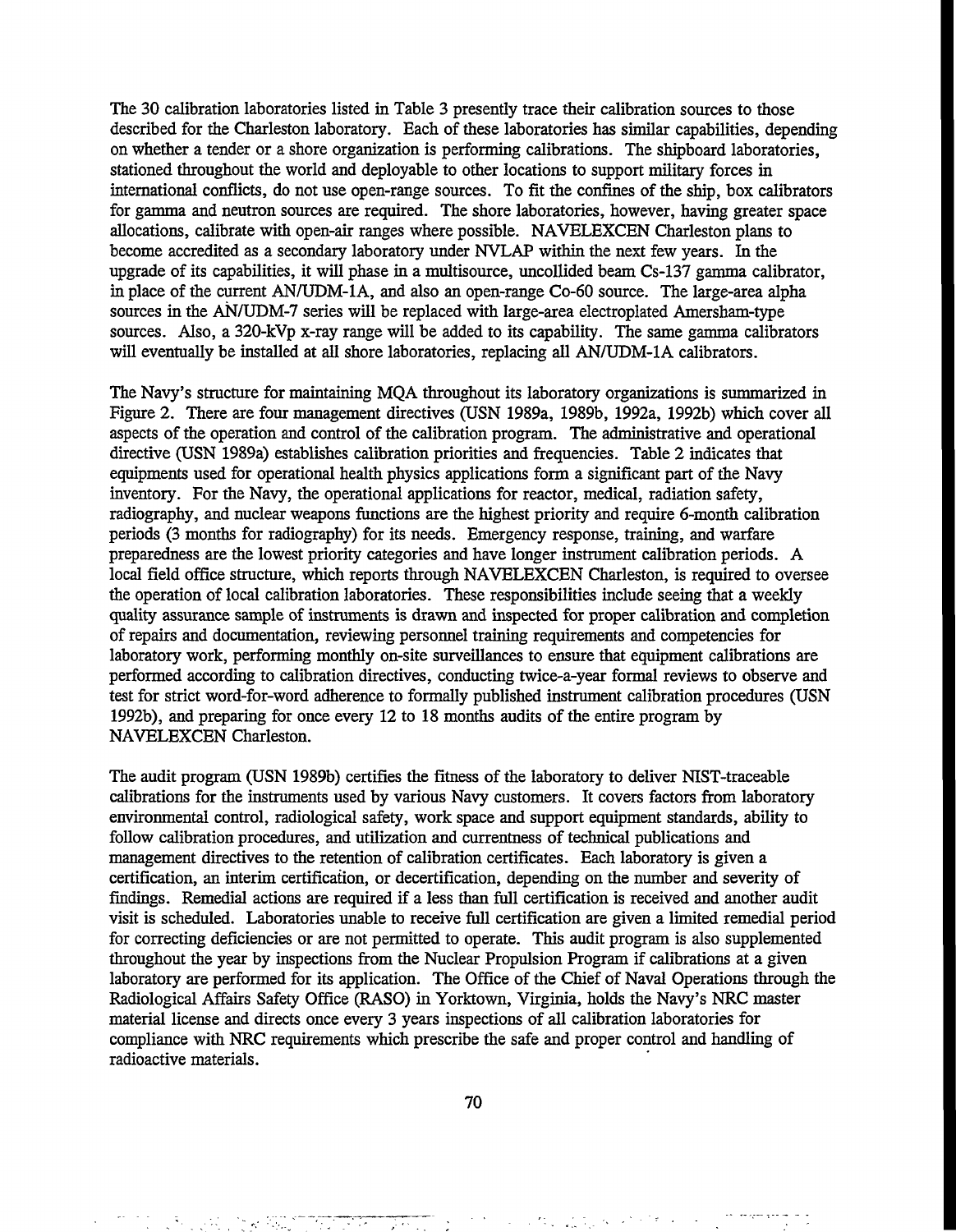The secondary laboratory at Charleston maintains the update and control of all radiological instrument calibration procedures which are distributed to all concerned (USN 1992b). It also operates under its own policy directives and procedures (USN 1992a) for the traceability of all laboratory sources to NIST. This directive covers personnel training of the technical team which visits each laboratory once every 3 years, or sooner if there is technical assistance required in repairing a calibrator. The directive instructs how to analyze the field calibration data, what verification methods to use, and what data to report to the calibration laboratories. There is no formal program in place yet to independently audit this function in the Navy's calibration program. NVLAP certification is proposed to supplement the audit of this program.

# **U.S. Army Program**

The Test, Measurement, and Diagnostic Equipment (TMDE) Activity, which resides at Redstone Arsenal, Alabama, both manages and operates the Army's radiological instrument calibration program. TMDE's responsibility for source traceability is identical to that for the Navy's laboratory at Charleston. It serves as a secondary calibration laboratory for the Army's basic radiation source standards. TMDE Activity formulates and distributes policy for the operation and management of subordinate calibration laboratories, as listed in Table 4. However, the inspection function for all laboratories, including the secondary laboratory, is handled through an independent organization at TMDE called the Inspection and Policy Compliance Division. There are 203 radiological calibration laboratories which trace their calibration sources to standards held at TMDE Activity. They have all been categorized as to level 1, 2, or 3 laboratories and have stratified levels of accuracy in their calibration capability. Level 3 laboratories have the same source capabilities as level 2, but mostly check and calibrate instruments to a 30% tolerance level and refer instruments to the next level laboratory if they require a tighter degree of tolerance. Out of the eight level 1 laboratories, two are outside the continental United States and six are within. All ten level 2 laboratories are within the continental United States. Table 4 also describes the degree of planned consolidation of Army calibration activities over the next few years.

In addition, the dosimetry processing function, now at the U.S. Army Ionizing Radiation Dosimetry Center (USAIRDC), Lexington, Kentucky, will move to be combined with the TMDE function at Redstone Arsenal, Alabama. The current capability at Redstone's secondary calibration laboratory includes a high-intensity, open-air gamma source, the AN/UDM-1A, small-area alpha standards, AN/UDM-6, a beta source calibrator for low-range survey meters, and 320- and 50-kVp x-ray machines. Its planned capability as a secondary laboratory, when its new laboratory is constructed and all organizational consolidations are completed, will propose the following capabilities for NVLAP certification: Shepherd series 81 with open-air Cs-137 and Co-60 calibration ranges; a Cs-137 box calibrator; both large- and small-area, electroplated Amersham-type alpha source sets; the beta calibrator with standard (Sr-90, Pr-147, and Tl-204) sources and beam flatteners; the 320- and 50-kVp x-ray machines; and an open-range PuBe neutron source.

Level 1 laboratories differ from level 2 and 3 laboratories in that they have high-intensity gamma capability and the others use AN/UDM-2 source sets instead. This means that the need for instrument calibrations using a high-intensity gamma range calibration would have to be fulfilled at the level 1 hierarchy. In Table 2, it can be seen that, unlike the Navy's mission, which is heavily influenced by operational health physics requirements, the Army's mission is geared to servicing instruments for contingency and warfare preparedness applications.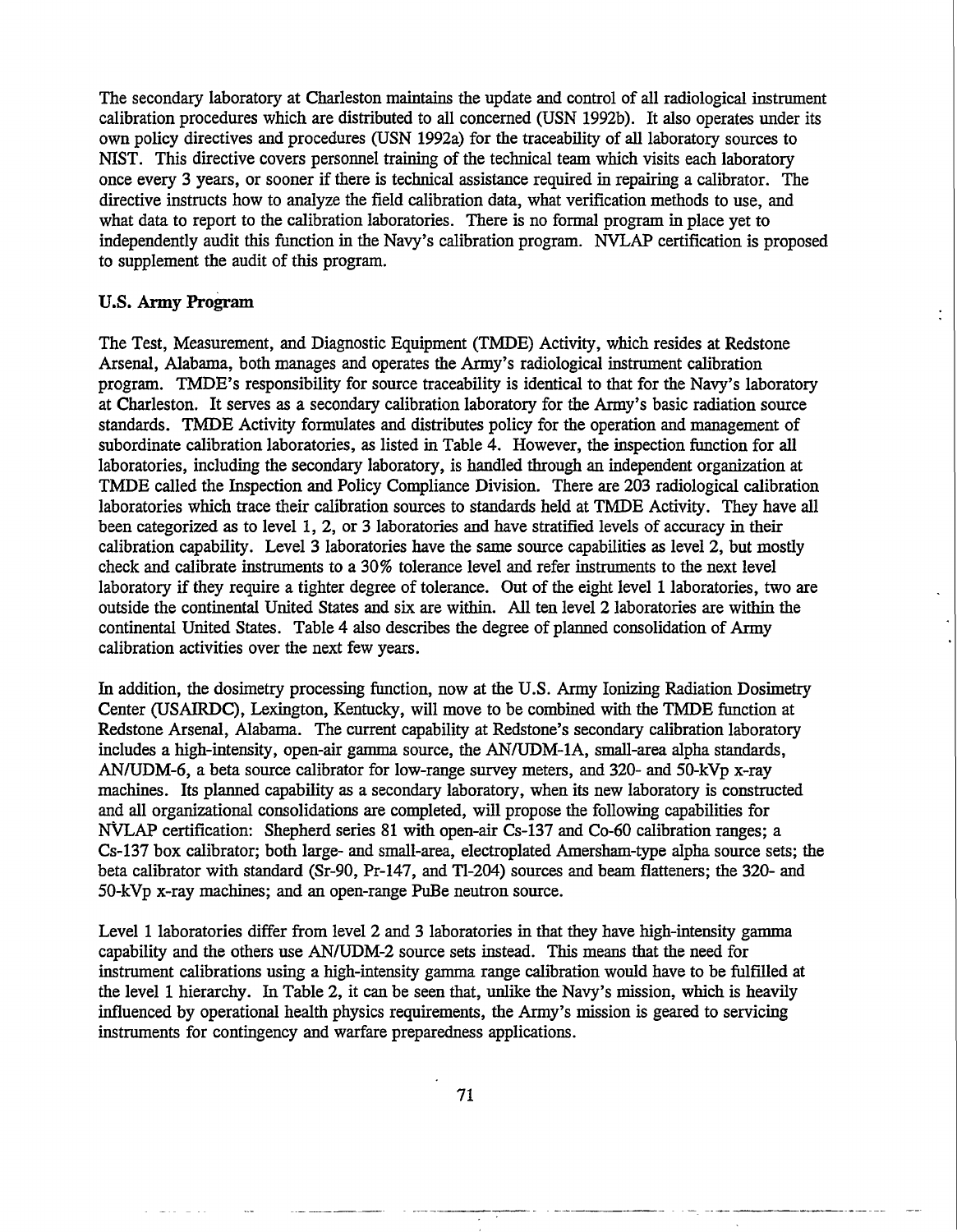The Army organizational structure for maintaining MQA is given in Figure 3. There are four main Army directives (USA 1989, 1990, 1991, 1992) which set policies for the management and operation of Army radiological calibration laboratories. The overall policy directive (USA 1989) establishes TMDE at Redstone Arsenal, Alabama, as the responsible agent for the Army's radiological calibration program and empowers it to set requirements and distribute procedures for the operation of calibration laboratories at subordinate organizations. Calibration frequencies for instrument calibrations are influenced by the use category of the instrument (USA 1992). Instruments are categorized into the following uses: active, radiographic, or medical; "REACT" for emergency teams; and warfare contingency. The category "active" means that the instrument is in daily use around ionizing radiation sources. Instruments in the first category grouping are calibrated every 90 to 120 days, depending on instrument performance data; those in the second category every 90 days, and those in the last every 5 years. Calibration procedures and methodologies along with calibration intervals are contained in published references (USA 1991, 1992). The calibration protocol requires adjustment only if the measured value exceeds the specified tolerance. Otherwise, no adjustments are made. This method is contrasted with the Navy and Air Force practices to adjust instruments to the optimum set points any time a user submits an instrument for calibration.

The published methodologies also describe a QA program wherein TMDE Activity analyzes calibration frequency data, fields questions and problems from the users and laboratories, and examines the findings of technical audits and inspections for abnormal behavior trends. From this field link, TMDE Activity is able to modify policies and procedures to implement needed improvements and refinements. TMDE Activity personnel within the secondary calibration laboratory check the source standards at each calibration activity (including their own) every 18 to 24 months to ensure its sources are kept traceable to NIST. Under procedures and check lists for quality assurance tests (USA 1990), the TMDE independent compliance team mentioned earlier inspects each laboratory every 18 to 24 months. Its findings, if serious enough, can be reported through the U.S. Army Inspector General for resolution. The report from this team decides the suitability of the laboratory for continued calibration of instruments. In addition, because the calibration sources of all levels of laboratories are licensed radioactive material, the Army Environmental Hygiene Agency (AEHA) conducts NRC compliance inspections once every 3 years to ensure laboratories are handling and transporting sources correctly and safely.

### **U.S. Air Force Program**

The Aerospace Guidance and Metrology Center (AGMC) at Newark Air Force Base (AFB), Ohio, manages and operates the Air Force's radiological instrument program. AGMC is responsible for maintaining basic radiological source standards traceable to NIST and acting as the secondary calibration laboratory to which all other Air Force radiological calibration laboratories trace their source standards. The AGMC, like the Army's TMDE Activity, formulates and distributes policy to the operation and management of subordinate laboratories listed in Table 5. The inspection and audit function for all laboratories, including the secondary one at AGMC, belongs to a separate AGMC organization responsible for laboratory compliance. There are 128 radiological calibration laboratories within the Air Force, 8 depot level laboratories, and 120 Precision Measurement Equipment Laboratories (PMEL). They trace their source standards to AGMC. Locations for the major depots are listed in Table 5. Six depots are within the continental United States; two are outside. The 120 PMELs are spread through various field units. Depots at Patrick AFB and Brooks AFB are special cases in that Patrick AFB only has a high-intensity gamma capability to support the work of the space program and Brooks AFB has expanded capabilities in support of special medical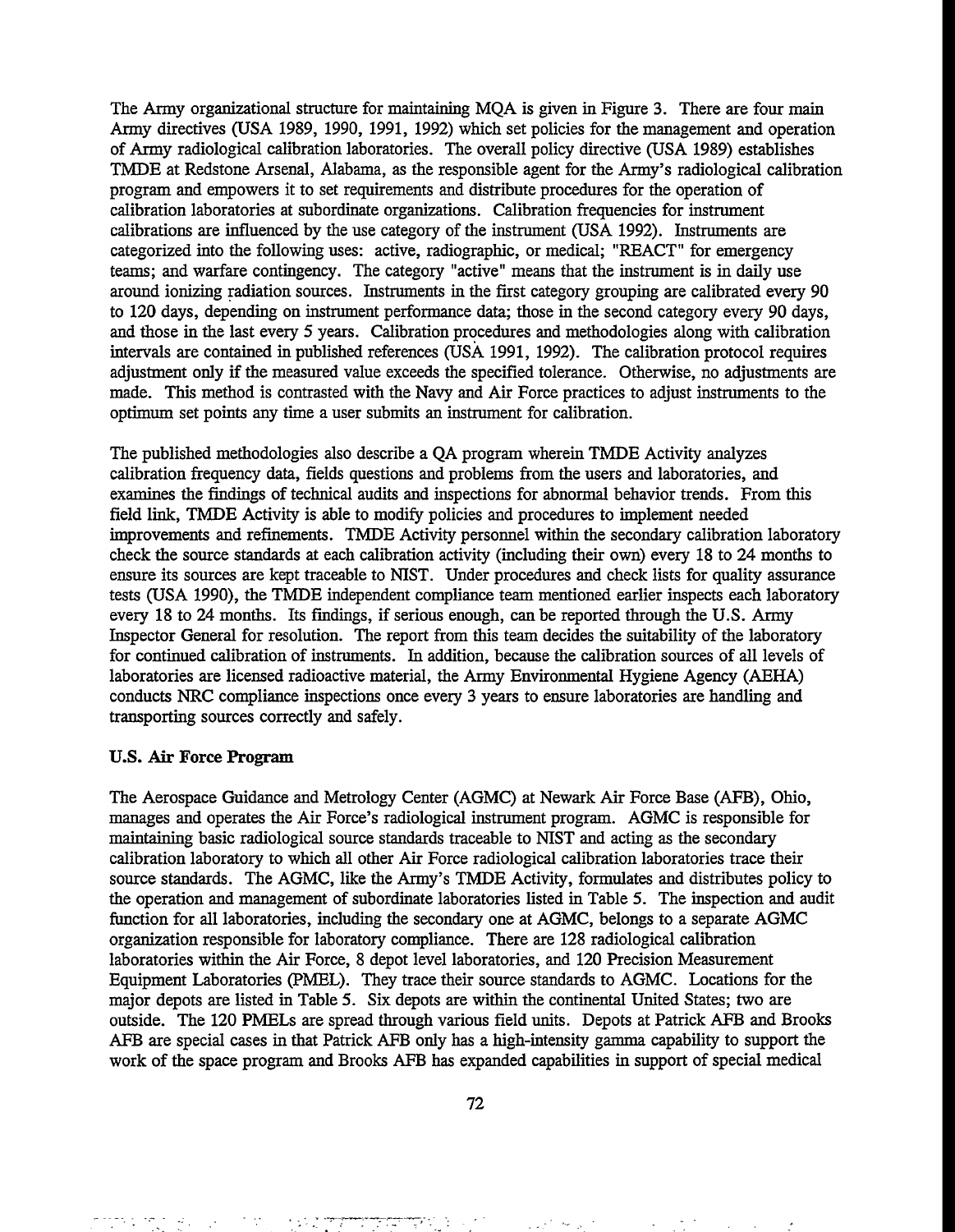health physics consultation functions. Given the level of health physics expertise at Brooks AFB and the variety of capabilities for its mission (see Table 5), Brooks AFB also plans to become accredited as a secondary calibration laboratory. The current capability at AGMC includes two open-air ranges: one for a high-intensity Cs-137 gamma source and medium intensity neutrons from PuBe. Also, there are large-area and small-area alpha source standards, the AN/UDM-7 and CS-1, respectively. A box calibrator for checking pocket dosimeters with a Cs-137 source rounds out AGMC's capability. In AGMC's future plans as an accredited secondary calibration laboratory, a 320-kVp x-ray machine and electroplated Amersham-type large-area alpha source (to replace the AN/UDM-7) will enhance its current capability. In its special consultation support within the Air Force, Brooks AFB will bring two x-ray machines, 160 and 420 kVp, a beta source calibrator, and three neutron sources in a low scatter facility (one PuBe and two Cf-252), along with its regular depot capability, into its intended scope of NVLAP accreditation. In addition to high-intensity gamma capability, depots are given lowintensity bench-top gamma capability (D0062) and small-area alpha source sets (AN/UDM-6). PMELs only have bench-top gamma and small-area alpha source capabilities. From Table 2, it can be noted that, even though the total Air Force inventory of instruments calibrated is appreciably smaller than the Navy's or the Army's, there is sizable support required for operational health physics instruments.

The Air Force organizational structure for maintaining MQA is shown in Figure 4. Four main policy directives (USAF 1992a, 1992b, 1992c, 1992d) control the management and operation of the Air Force radiological instrument program. Unlike the other services discussed thus far, these directives apply to all test and monitoring equipment calibration throughout the Air Force, and radiological equipment is only one small part in these directives. As can be seen in Figure 4, the **management,** operational, and independent inspection and audit processes are the same for the Air Force as they were for the Army. Within the directives, however, there are some programmatic differences. The overall policy directive (USAF 1992b), establishes AGMC as the secondary radiation laboratory through which all subordinate calibration laboratories derive their radiation source standards. This directive also specifies the general standards for calibrating radiological instruments, the documentation for calibration certificates, the performance data to be collected, and the locations of both Air Force and other services' calibration laboratories. It includes the requirements for an independent audit of all calibration laboratories once every 2 years. During this audit, the greater of 15 or 1 % of all instruments on the "ready" shelf are sampled for conformance to technical and documentation requirements. A failure rate of greater than approximately 15% is a major deficiency for the laboratory. This team is also empowered to decertify and close laboratories found to be in non-compliance with Air Force calibration policies. On-site QA is also in effect between audits. Quality Visual Inspections (QVIs) are performed on 1% of outgoing equipment each month. Also, each technician is subjected to two Over the Shoulder (OTS) inspections each year to monitor his proficiency in complying with Air Force Calibration Procedures (USAF 1992c). There are inspection checklists for each outgoing instrument. Reports are maintained on the above activities for supervisory review. If QVI and OTS results show a pattern of unacceptable work, technicians are temporarily removed from calibration work and given retraining to restore the proper level of proficiency. Another directive (USAF 1992a) specifies the calibration frequencies for the instruments and the end-use application. For example, radiography survey meters are calibrated every 3 months, instruments supporting use of byproduct material and academic programs are calibrated every 6 months, and instruments involving medical and laboratory safety are calibrated every 12 months. All other instruments maintained for war reserve and mobilization are calibrated every 18 months. There is also a directive (USAF 1992d) which is a compilation of the procedures and methods for the AGMC secondary calibration laboratory to follow in demonstrating traceability of all laboratory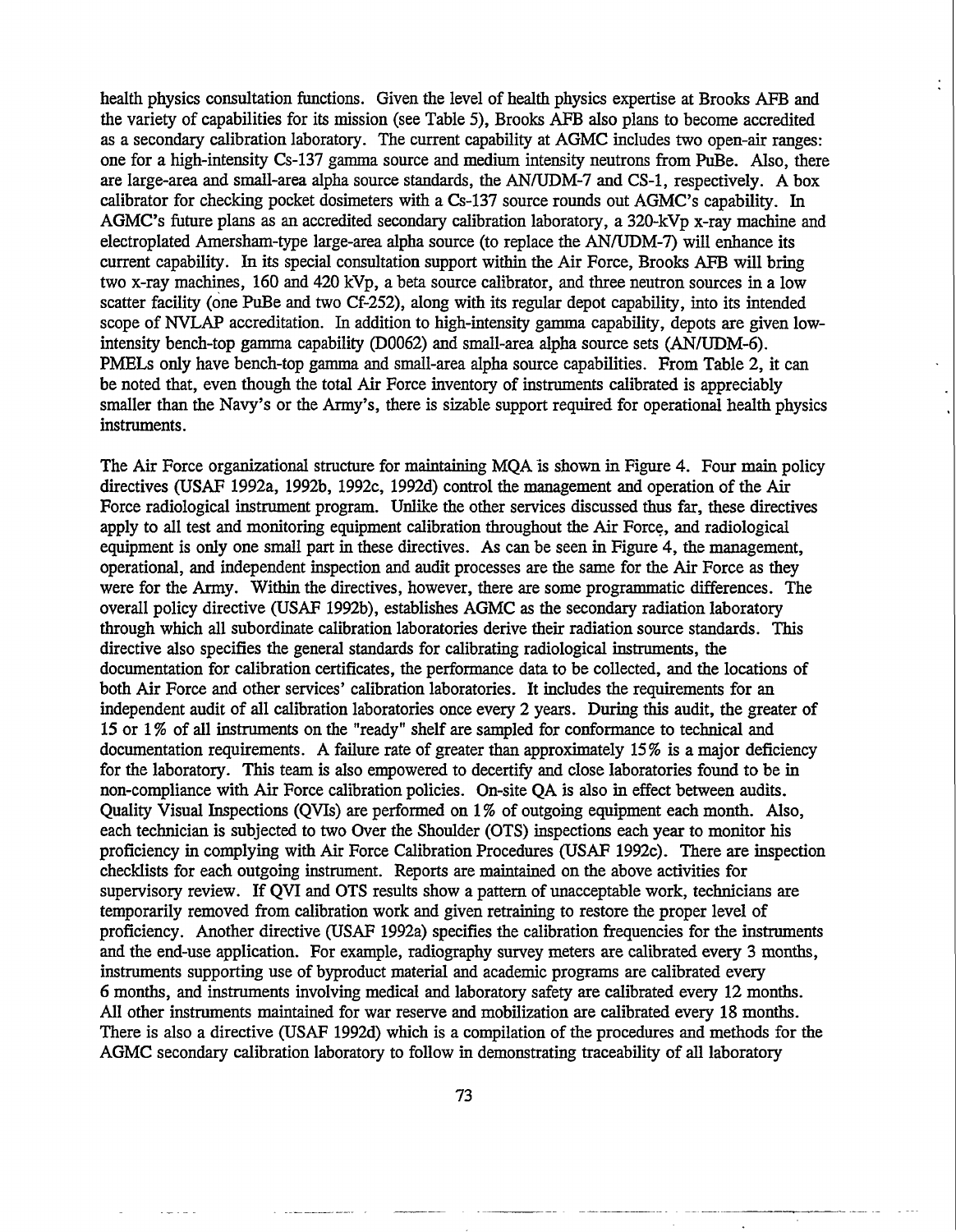source standards to NIST. Source traceability measurements are performed at least once every 3 years. In addition, as in the other services, the NRC master material license granted to the Air Force gives the Brooks AFB the responsibility for conducting compliance inspections every 3 years at calibration laboratories to ensure the safe use and handling of radioactive material.

# **U.S. Marine Corps Program**

The Office of the Commandant of the Marine Corps is the centralized.management organization for the Marine Corps' radiological instrument program. By a broad policy directive, each of the Marine Corps' three laboratories, located as shown in Table 6, manage their own operations. Depending on whether the radiological instruments are Navy or Army in their design and application, the calibration laboratories will follow either Navy or Army calibration procedures (USA 1992, USN 1992b). The Marine Corps laboratories fall under the jurisdiction of the Navy's NRC master material license and, as such, must meet the  $\pm 5\%$  source traceability criteria found in regulatory guides applicable to the use of byproduct material. The RASO conducts license compliance visits at each Marine Corps laboratory once every 3 years. The alpha source standard at each laboratory in Table 6 traces to NIST via the Navy's secondary calibration laboratory at Charleston, South Carolina. As regards the high-intensity gamma calibrators, the Office of the Commandant of the Marine Corps plans within the next 2 years to set up the Barstow, California, laboratory as the secondary laboratory to be accredited under NVLAP, and also establish an audit program to inspect the laboratories for proficiency and competence to perform instrument calibrations.

# **SUMMARY**

With the exception of the Marine Corps, each service has its own elaborate MQA process, which tracks radiation calibration source standards from the lowest level laboratory to NIST. The Army and Air Force programs rely on independent inspection and audit processes to demonstrate performance and conformance to program policy, directives, and procedures. The Navy, on the other hand, concentrates inspections and audits at the lowest laboratory level, where there is strong interaction with customers receiving the calibration program's benefits. This emphasis is evident in an extensive field office organization which reports to the management of the secondary calibration laboratory at Charleston, South Carolina (USN 1989a). Customer involvement in the audit process adds an extra dimension to management's judgment of program quality. However, this attribute should complement the independent audit process, which evaluates every step in the NIST traceability hierarchy.

# **CHALLENGES IN MEASUREMENT QUALITY ASSURANCE**

Since the introduction of the NVLAP requirements for accrediting secondary calibration laboratories (NIST 1990), there has not been a great deal of energy exerted within individual services to press on with laboratory certification. At the moment, there appears to be a level of frustration with the documentation requirements which must be met before an on-site visit is granted and proficiency testing is started. Most prospective laboratories have voiced the opinion that there is no incentive to become certified under NVLAP. As long as each service provides calibration only for its own internal customers, the certification is merely a prestige. With the pressures of reducing the defense budget, some consider the cost of accreditation too high. On the other hand, it is known only too well that NVLAP did enhance the performance and quality of personnel dosimetry processing within DoD. So long as such participation became a mandatory NRC requirement and applicable across both federal and private sector lines, all dosimeter processors within DoD became willing and eager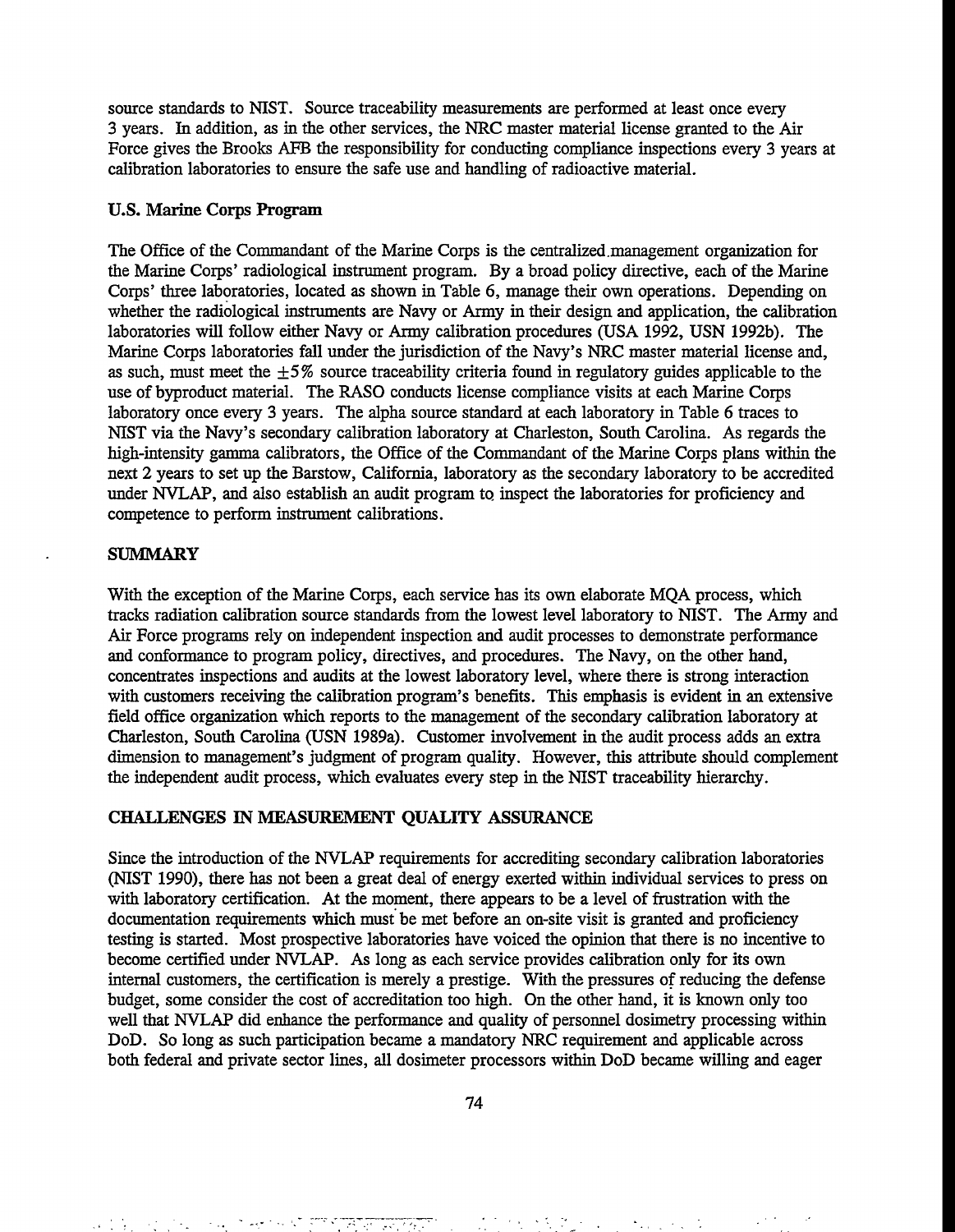to embrace the program. There is some thought that, if secondary laboratory accreditation is made an NRC requirement, most, if not all, DoD laboratories will aggressively pursue bringing their organization up to technical performance standards and quickly seek NVLAP accreditation. There is one impediment here that the private sector will need to back the concept of required NVLAP certification. Some laboratories find the technical criteria a worthwhile aspiration and, given the time and resources available, will become accredited, even if not required by law. In time, however, the expectation is that all DoD secondary calibration laboratories will meet the call for technical excellence which NVLAP accreditation represents.

Another area of great consternation is the development of the quality manual described in the recommended program standard (ISO 1990). The emphasis on producing a quality **manual** to describe the quality program as a stand-alone entity is going against the grain of what is being introduced today in the precepts of total quality management. There is a definite clash of cultures here, which is confusing laboratory organizations seeking accreditation. Quality, as it is being described today, is process oriented and also something that must be integrated into our work processes in order to be effective. The task of producing the quality manual is being viewed as requiring the extraction of the requirements from the process rather than showing how they are integrated. The topical requirements, which are listed in the NVLAP accreditation handbook (NIST 1990) and its related standard (ISO 1990), are reasonably sound and really need to be addressed in the calibration laboratories' management and operational processes. A mere semantical change might help erase the frustration. Rather than call it a quality manual, rename it as follows: *Operational and Administrative Processes for the Technical Management of a Secondary Calibration Laboratory.* This will do two things: it will orient laboratories to think of their work in terms of processes and also allow the quality requirements of the NVLAP technical standards to be built into the processes. The small change in philosophy of concentrating on what should be in the process rather than how the requirements should be described should go a long way in giving initiative and enthusiasm to organizations becoming NVLAP accredited.

To boost enthusiasm for secondary laboratory accreditations, it might be helpful to step back and follow the paradigm of the dosimetry NVLAP. Some thought that instituting a pilot program where there is a trial period of performance and proficiency testing would be enlightening to those laboratories unsure and somewhat apprehensive about meeting the certification standard on their first try. Certainly, the trial, no-fault, non-attribution performance period opened a dialogue between the test administrators and tested organizations to learn, not only how the quality requirements were to be met, but perhaps that some of the test requirements had to be refined or modified based on knowledge of collective laboratory experiences. If secondary laboratory accreditation moves toward becoming a legal requirement for the calibration of instruments used in NRC-licensed programs, a pilot program will be a great incentive to the program participants, especially if one is started now. A pilot program would also allow the opportunity for some "give and take" on the implementation of quality requirements in laboratory processes.

### FUTURE NVLAP EFFORTS

There are still other processes within the practice of health physics which lend themselves to certification. Examples of areas where proficiency testing would benefit and enhance performance consistency are: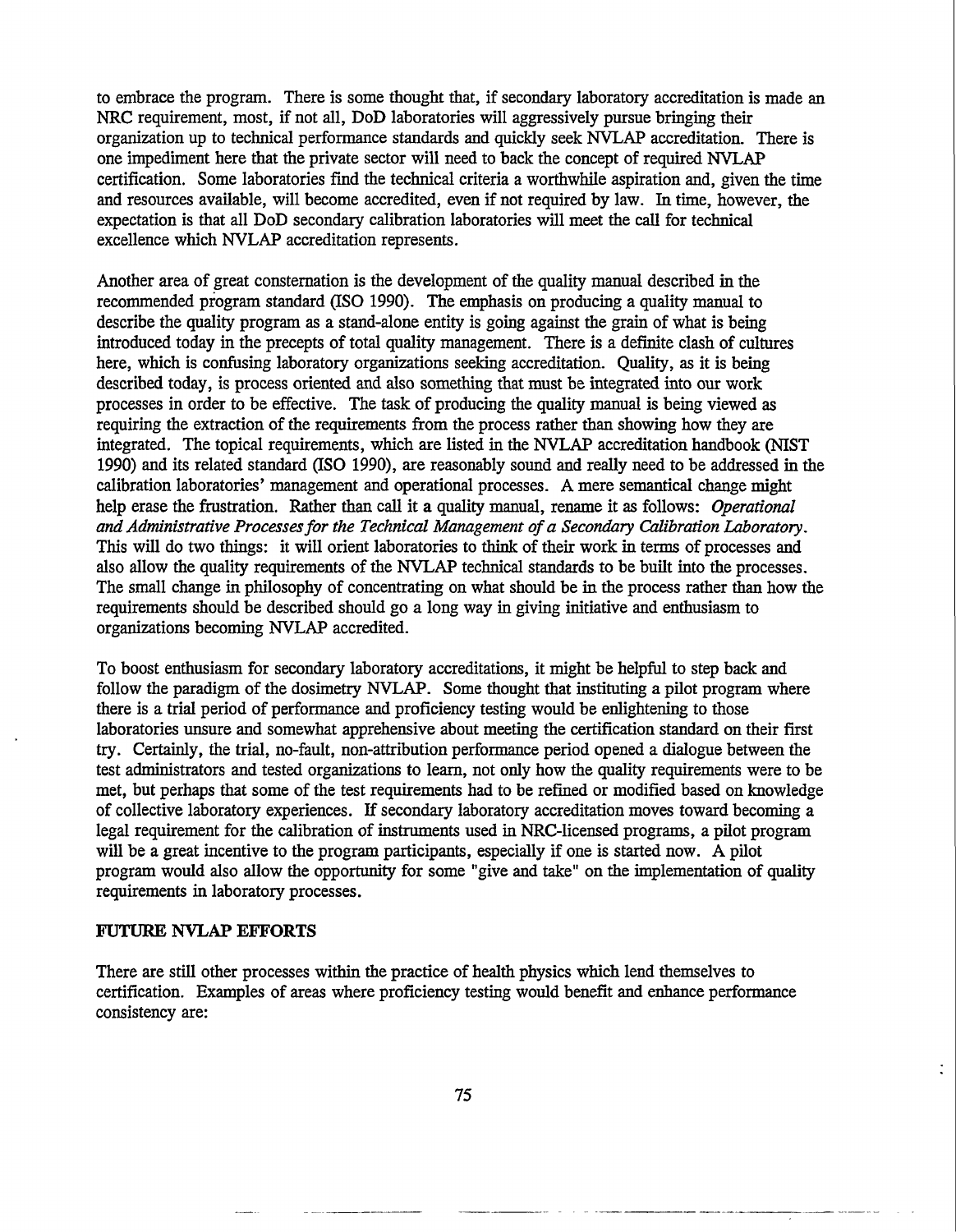- biodosimetry/bioassay programs
- counting laboratories
- extremity monitoring
- radiological instrument testing
- **brachytherapy**
- medical accelerator treatment.

Should some of these areas above be considered, it might be necessary to merge similar certification programs which fall under the Health Physics Society (HPS) or the American Association of Physicists in Medicine (AAPM), or enter into joint programs with these organizations. Also, if there is a movement to add more radiological processes/programs to NVLAP, a general NVLAP handbook for health physics programs should be developed so that, as individual parts are possibly adopted, they will be add-on rather than stand-alone programs. It would then allow the experiences drawn from the other parts to influence positively the implementation efforts of new programs.

Under consideration is NVLAP accreditation for the **gamma** and neutron sources at Naval Surface Warfare Center (NAVSWC), where instruments continue to be calibrated to characterize the output signatures for various weapon systems under the DoD Intrinsic Radiation (INRAD) Program. With the passage of Public Law 102-578, the DoD will most likely be asked to collaborate with the Department of Veterans Affairs in undertaking a health effects study of those veterans who were engaged in weapons maintenance and handling and exposed to measurable levels of neutrons by today's standards. Because neutron dosimetry was insensitive or unavailable in the pre-1970's, measurable doses to this population are not known. NAVSWC's dose equivalent measurement capability can be used to remeasure the old systems in configurations in which workers serviced them. These measurements can then be used to reconstruct the personnel doses for the health effects study. Also foreseen are the possibilities of joint programs involving the U.S. Department of Energy (DOE). Public Law 102-484 and currently proposed legislation have identified civilians engaged in the same type of work for medical follow-up. It would enhance the credibility of such studies to know that the reconstructions trace back to NVLAP-accredited source standards and methodologies.

# ACKNOWLEDGEMENTS

I express my sincere appreciation to all of those who briefed me on their radiological programs at the various service organizations I visited in preparation for this paper. I am also grateful to my colleagues at Defense Nuclear Agency and JAYCOR for the helpful discussions and support in the production of this report.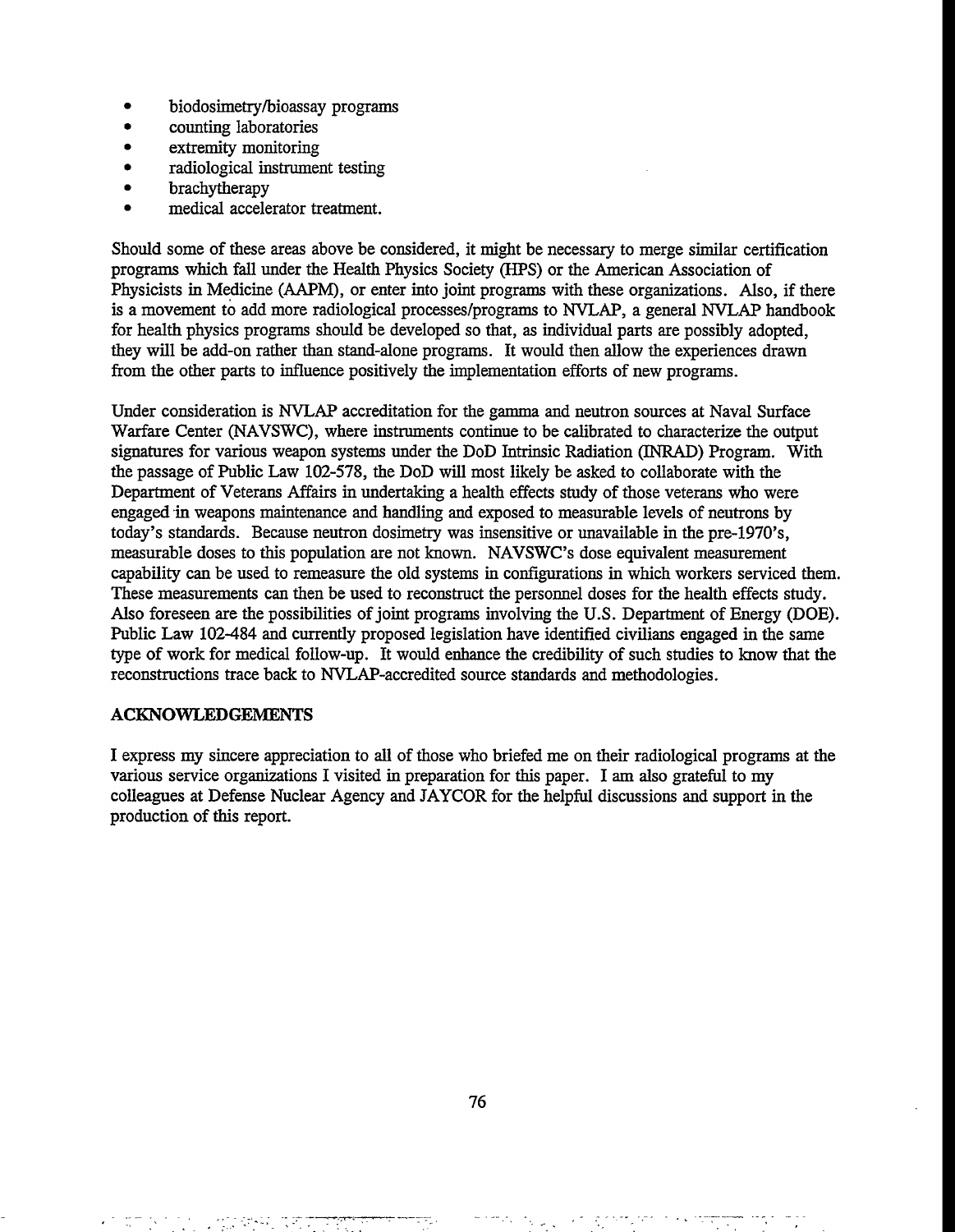#### **REFERENCES**

American National Standards Institute (ANSI). 1978. "Radiation Protection Instrumentation Test and Calibration." N323-1978, ANSI, New York.

American National Standards Institute (ANSI). 1982. "Criteria for Testing Personnel Dosimetry Performance." N13.11-1983, ANSI, New York.

Code of Federal Regulations (CFR) Title 10, Part 20. 1992. "Radiation Protection Standards." Superintendent of Documents, Washington, D.C.

International Organization for Standardization (ISO). 1990. "General Requirements for the Competence of Calibration and Testing Laboratories." ISO Guide 25, ISO, Geneva.

National Institute of Standards and Technology (NIST). 1990. "Draft NVLAP Program Handbook for Secondary Calibration Laboratory for Ionizing Radiation." NIST, Gaithersburg, Maryland.

Plato, P. and G. Hudson. 1980. "Performance Testing of Personnel Dosimetry Services, Supplementary Report of a Two Year Pilot Study, Oct 77 - Dec 79." NUREG/CR-130, U.S. Nuclear Regulatory Commission, Washington, D.C.

U.S. Air Force (USAF). 1992a. "Technical Manual—TMDE Calibration Notes." TO 33K-1-100-1, AGMC, Newark AFB, Ohio.

U.S. Air Force (USAF). 1992b. "Technical Manual—Air Force Metrology and Calibration Program." TO 00-20-14, AGMC, Newark AFB, Ohio.

U.S. Air Force (USAF). 1992c. "Technical Manual for RADIAC Equipment Calibration Procedures." TO 33K7-X-XX-X Series, AGMC, Newark AFB, Ohio.

U.S. Air Force (USAF). 1992d. "Technical Manual for Calibration Procedures for RADIAC Calibration Standards." TO 33K7-5-XX-X Series, AGMC, Newark AFB, Ohio.

U.S. Army (USA). 1989. "Maintenance of Supplies and Equipment: U.S. Army Test, Measurement, and Diagnostic Equipment Program." AR 750-43, Headquarters, Department of the Army, Washington, D.C.

U.S. Army (USA). 1990. "Maintenance of Supplies and Equipment: Army Test, Measurement, and Diagnostic Equipment (TMDE) Calibration and Repair Support Program." TB 725-50, Headquarters, Department of the Army, Washington, D.C.

U.S. Army (USA). 1991. "Army Calibration Program for RADIAC Meters." TB 9-6665-285-15, Headquarters, Department of the Army, Washington, D.C.

U.S. Army (USA). 1992. "Calibration and Repair Requirements for the Maintenance of Army Material." TB 43-180, Headquarters, Department of the Army, Washington, D.C.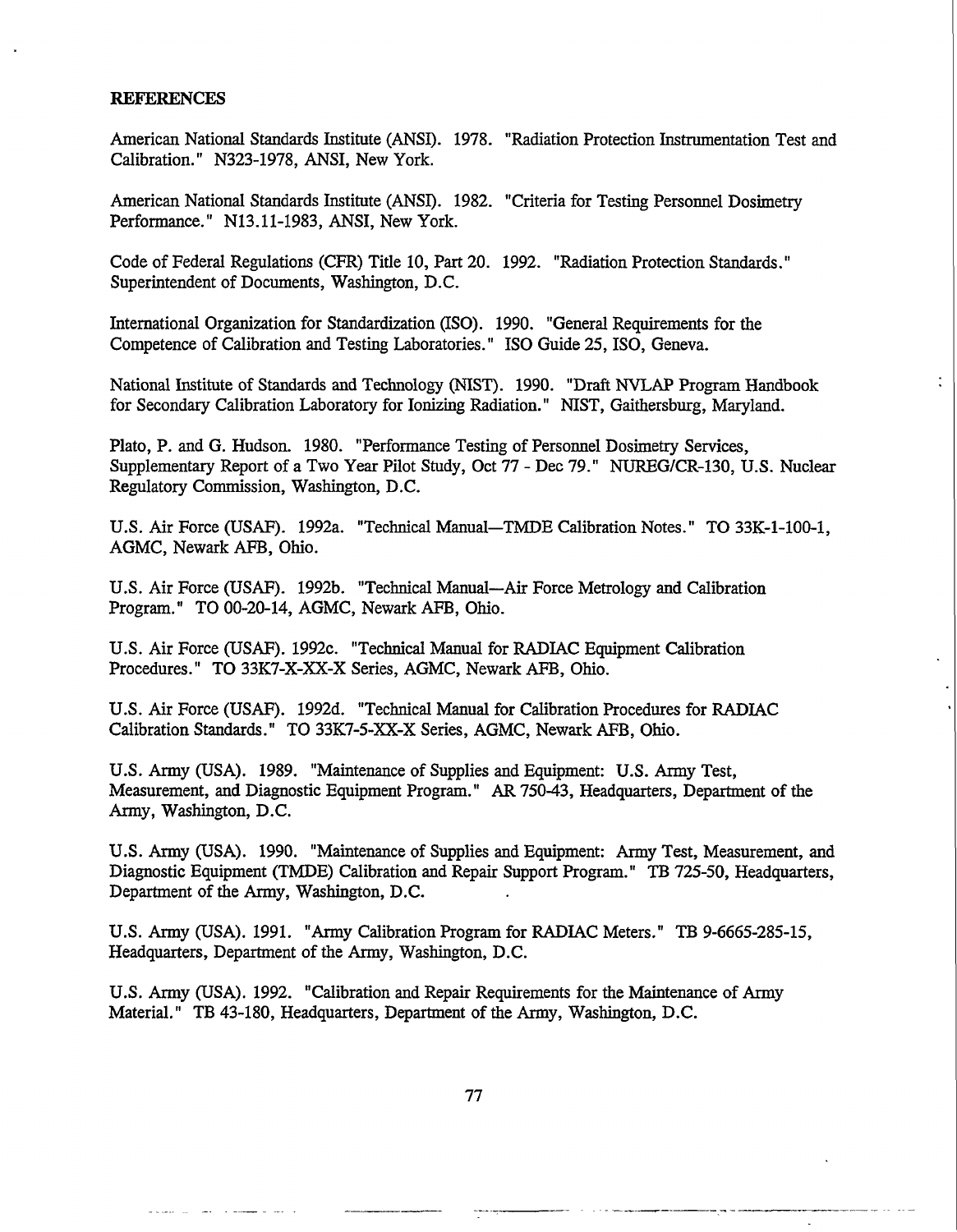U.S. Navy (USN). 1988. "Quality Assurance Procedures for Navy CaF<sub>2</sub> Thermoluminescent Dosimetry System." SE700-AA-MAN-240/RADIAC, Naval Sea Systems Command, Washington, D.C.

U.S. Navy (USN). 1989a. "Policies and Administrative Procedures for the RADIAC Equipment Calibration Program." SE700-AA-MAN-210/RADIAC, Naval Sea Systems Command, Washington, D.C.

U.S. Navy (USN). 1989b. "Certification of Navy RADIAC Calibration Laboratories." SE700-AA-MAN-230/RADIAC, Naval Sea Systems Command, Washington, D.C.

U.S. Navy (USN). 1992a. "Operational and **Administrative** Procedures for RADIAC Calibration Standards Program." SE700-AA-MAN-220/RADIAC, Naval Sea Systems Command, Washington, D.C.

U.S. Navy (USN). 1992b. "RADIAC Equipment Calibration Procedures." SE700-AA-MAN-250/RADIAC (2 Vols), Naval Sea Systems Command, Washington, D.C.

U.S. Nuclear Regulatory Commission (NRC). 1981. "Preparation of Applications for Use of Sealed Sources and Devices for Performing Industrial Radiography." Regulatory Guide 10.6, NRC, Washington, D.C.

U.S. Nuclear Regulatory Commission (NRC). 1985. "Draft U.S. NRC Regulatory Guide FC 412-4, Guide for the Preparation of Applications for Licenses for the Use of Radioactive Materials in Calibrating Radiation Survey and Monitoring Instruments." NRC, Washington, D.C.

U.S. Nuclear Regulatory Commission (NRC). 1987. "Guide for the Preparation of Application for Medical Use Programs." Regulatory Guide 10.8, NRC, Washington, D.C.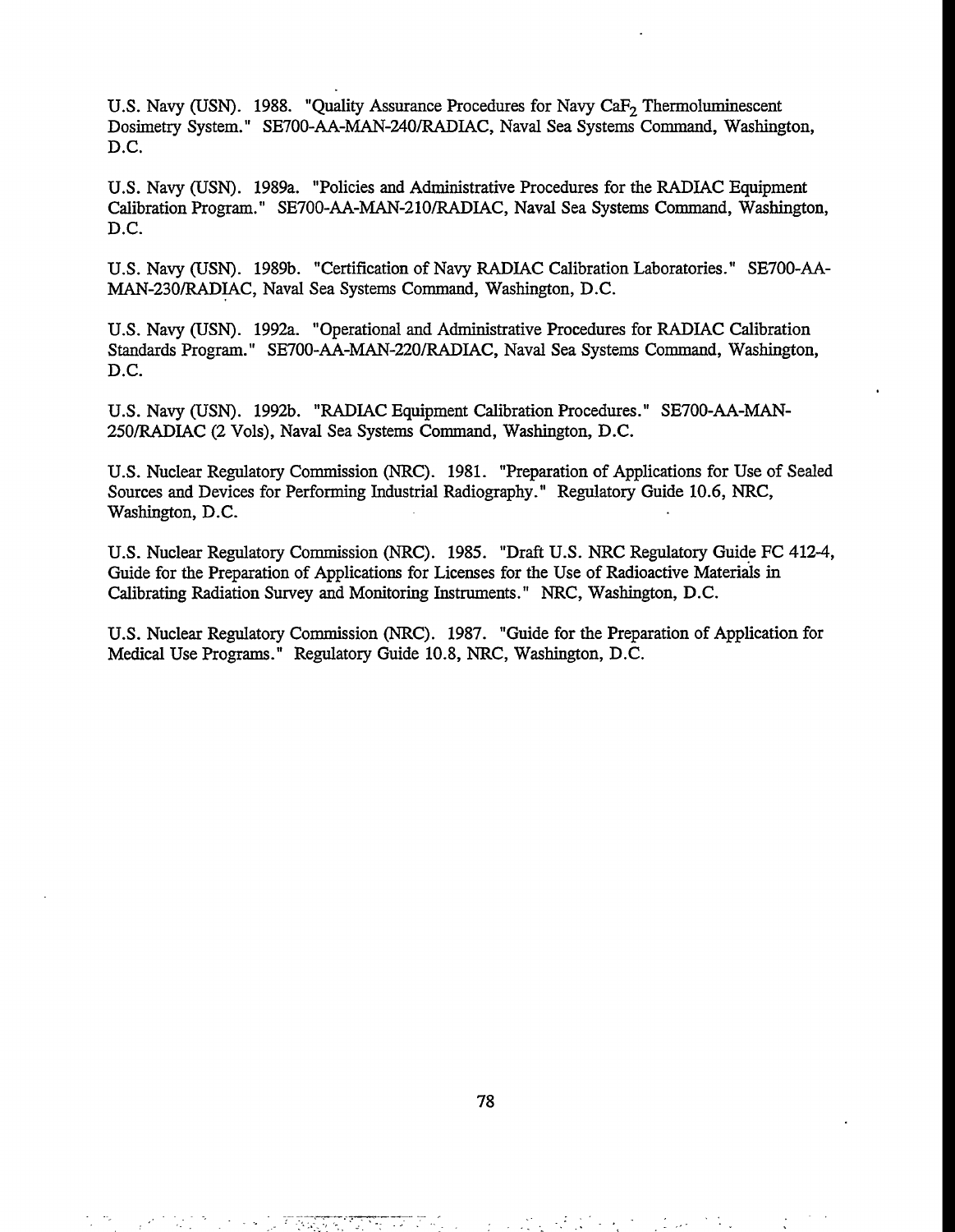



I

 $\ddot{\phantom{0}}$ 

 $\Im$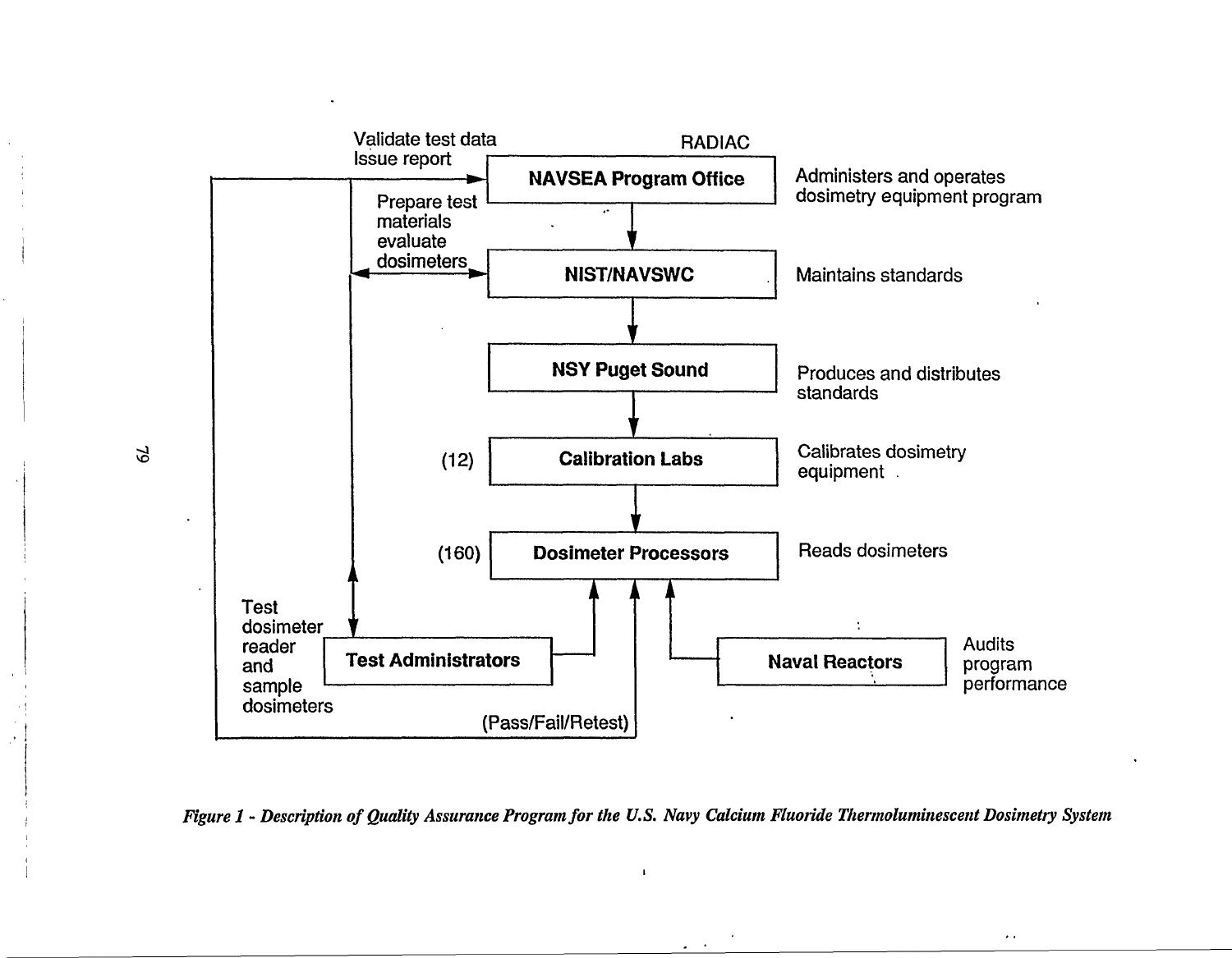

*Figure 2 - Description of the Quality Assurance Accountability Process for U.S. Navy Radiological Calibration Labs*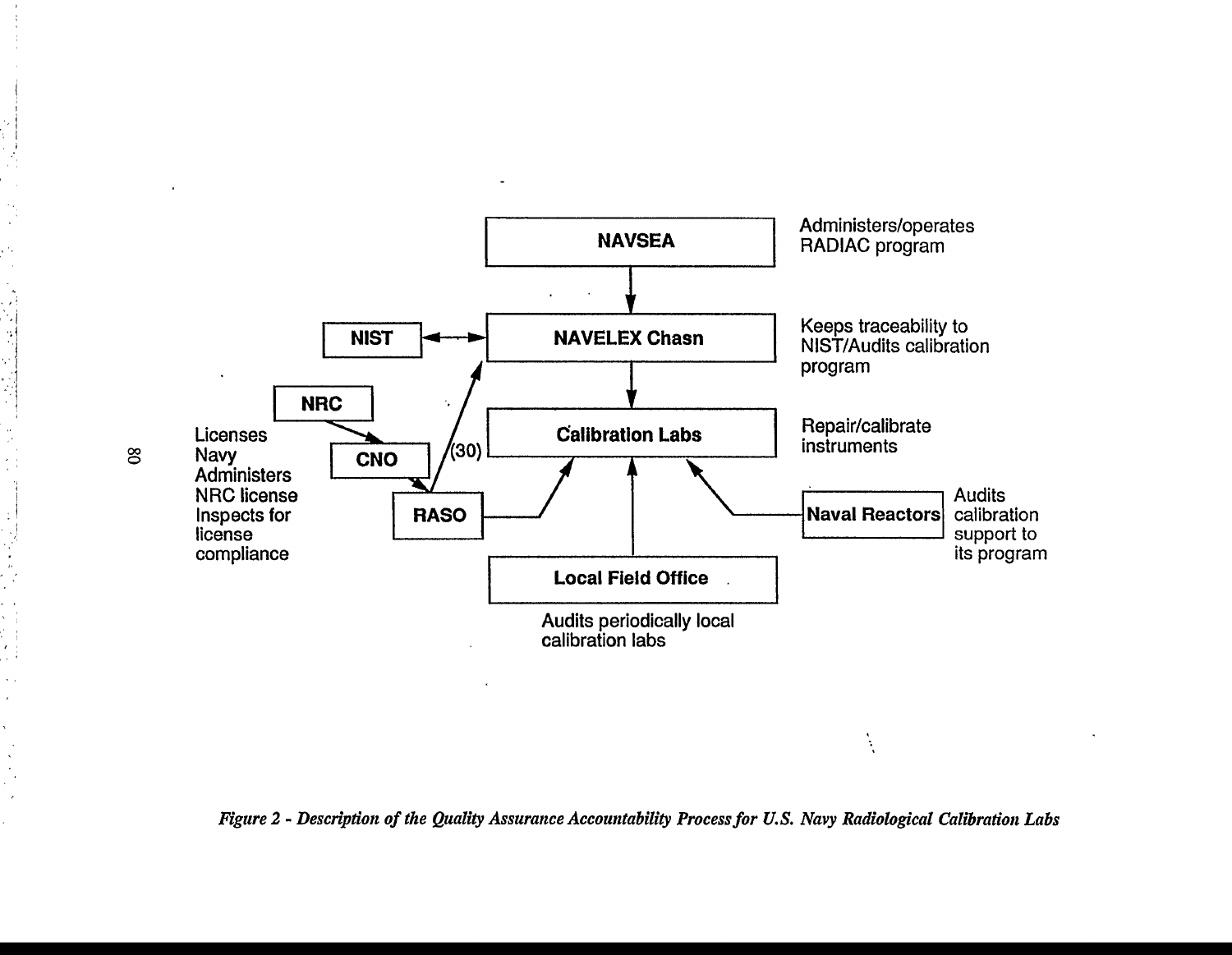

*Figure 3 - Description of the Quality Assurance Accountability Process for U.S. Army Radiological Calibration Labs* 

 $\ddot{\phantom{a}}$  .

 $\omega_{\rm{max}}$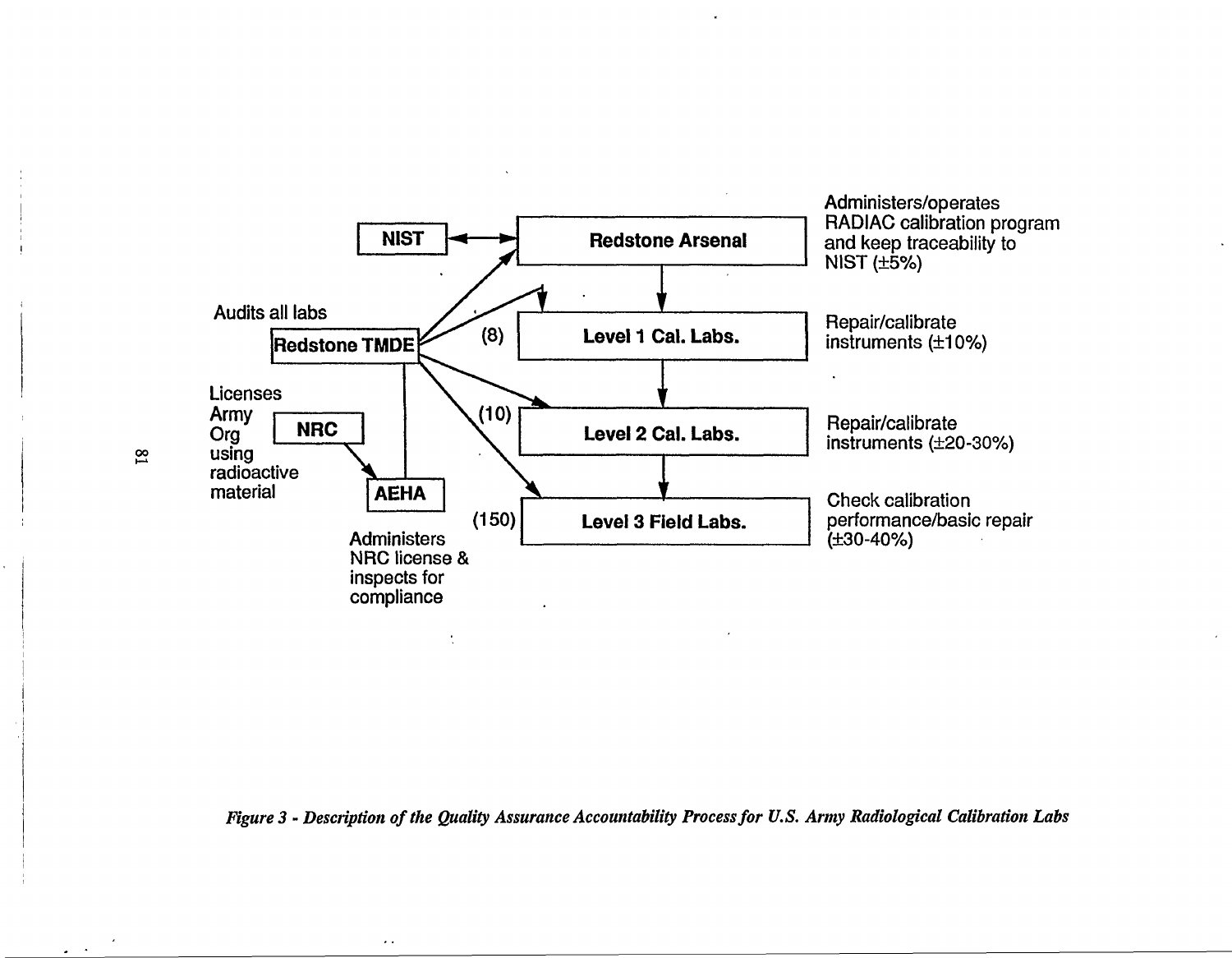

 $\mathcal{C}^{\pm}$ 

*Figure 4 - Description of the Quality Assurance Accountability Process for U.S. Air Force Radiological Calibration Labs* 

コーナー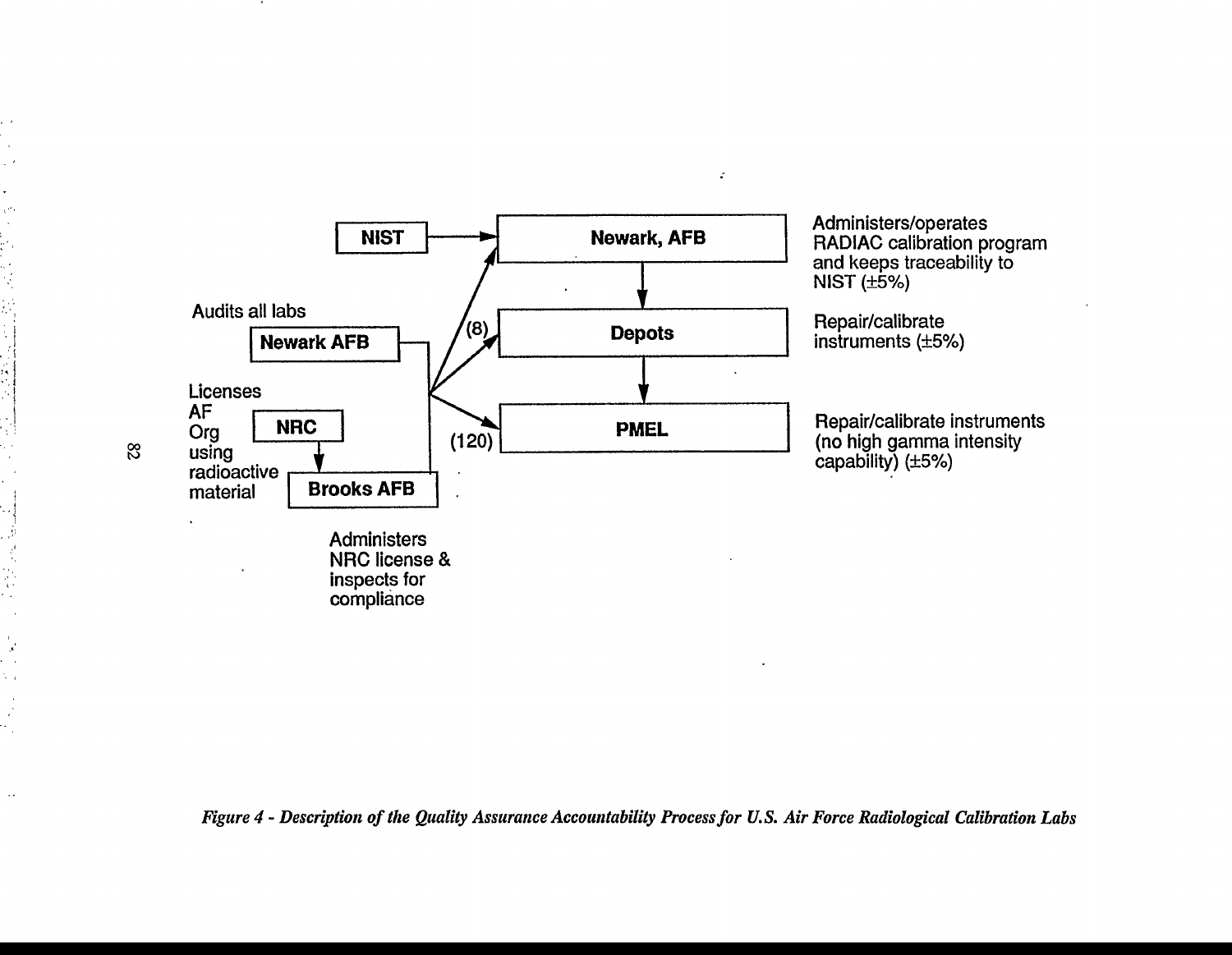| <b>Service</b> | <b>Location</b>                  | <b>Dosimetry System</b>                   | Number of<br><b>Orgs. Monitored</b> | <b>Transactions</b><br>per year | <b>Processing</b><br><b>Frequency</b> | <b>NVLAP</b><br>Category |
|----------------|----------------------------------|-------------------------------------------|-------------------------------------|---------------------------------|---------------------------------------|--------------------------|
| Navy*          | <b>NEHC</b><br>Bethesda, MD      | Harshaw<br>8000/8001/8002                 | 415                                 | 395K                            | $6-8$ wks                             | All                      |
| <b>Navy</b>    | Puget Sound<br>NSY/Decentralized | Harshaw design<br>DT-526-CP-1112          | 160                                 | 2.7M                            | daily/mo                              | II, IV                   |
| Army           | <b>USAIRDC</b><br>Lexington, KY  | Panasonic<br>710/UD802AS/UD874A-T         | 776                                 | 30K                             | wk/mo/qty                             | All                      |
| Air Force      | Armstrong Lab<br>Brooks AFB, TX  | Panasonic<br>716/UD802AT/ISA Model<br>820 | 250                                 | 250K                            | mo/qty                                | All                      |

# *Table 1 - Department of Defense (DoD) Dosimeter Processors Accredited under NVLAP*

♦Includes Marine Corps Activities.

|  |  | Table 2 - Individual Service Radiological Instrument Support |  |
|--|--|--------------------------------------------------------------|--|
|  |  |                                                              |  |

| <b>Service</b> | <b>Calibration Transactions</b><br>per year | <b>RADIAC Inventory</b><br>(total/operational) | <b>Calibration Frequency</b>                                      |
|----------------|---------------------------------------------|------------------------------------------------|-------------------------------------------------------------------|
| Navy           | 250,000                                     | 130,000/60,000                                 | $3 \text{ mol}$ mo/12 mo                                          |
| Army           | 31,000                                      | 81,500/3,800                                   | 90 d/120 d/5 yr                                                   |
| Air Force      | 38,000                                      | 30,000/8,000                                   | $3 \text{ mol} / 6 \text{ mol} / 12 \text{ mol} / 18 \text{ mol}$ |
| Marine Corps   | 12,000                                      | 12,000/60                                      | $3 \text{ mol}/6 \text{ mol}/12 \text{ mol}$                      |

ထိ

 $\sim$   $\sim$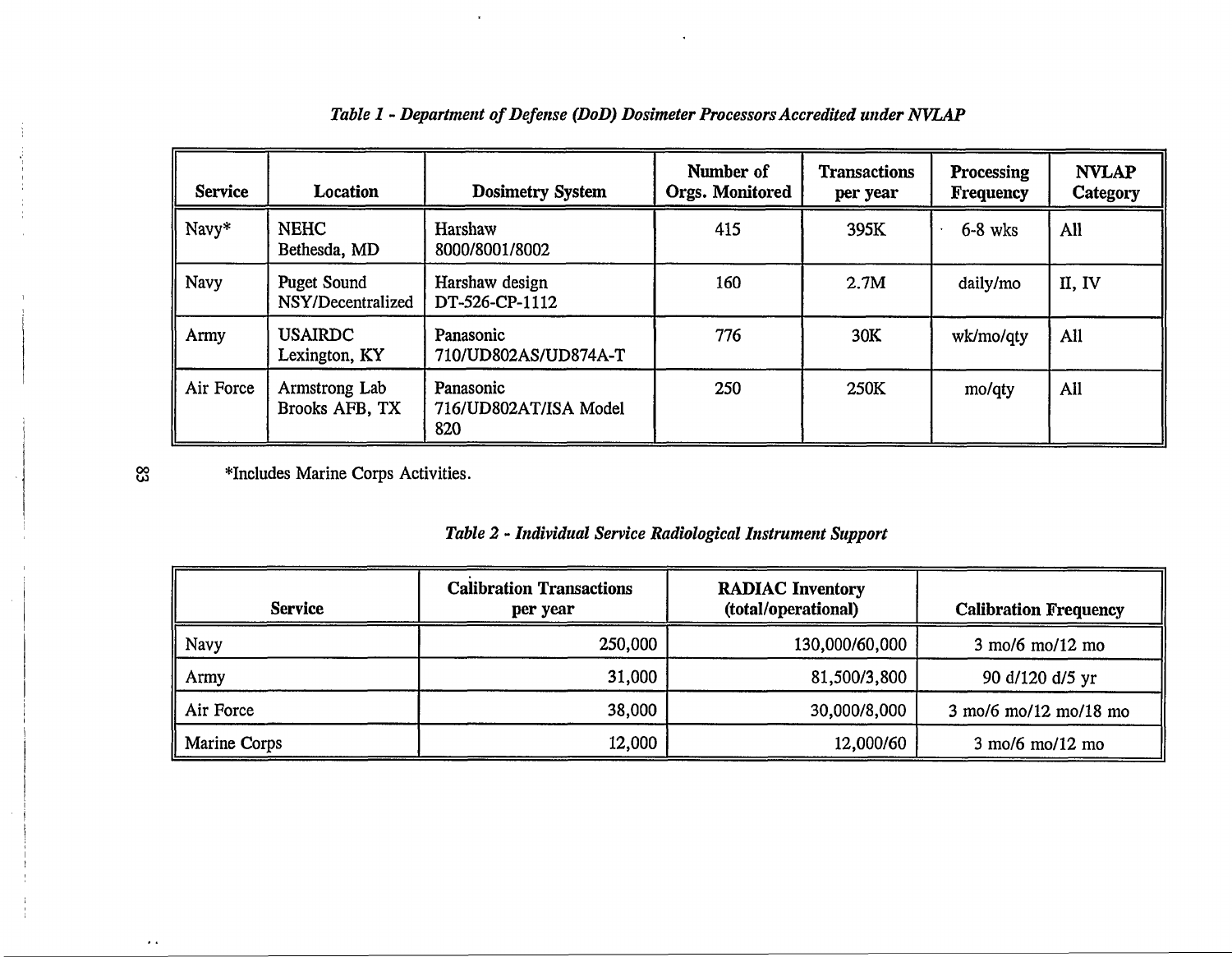| <b>Secondary</b><br><b>Calibration Lab</b>                                                 | <b>Current Capability</b>                                                                                                                                                          | <b>Capability Planned</b>                                                                                                                                                                                                                             | <b>Calibration Labs</b><br><b>Traceable to Chasn</b>                                                                                                                                                                                                                                                        | Capability                                                                                                                                                                                                                                                                                                                                       |
|--------------------------------------------------------------------------------------------|------------------------------------------------------------------------------------------------------------------------------------------------------------------------------------|-------------------------------------------------------------------------------------------------------------------------------------------------------------------------------------------------------------------------------------------------------|-------------------------------------------------------------------------------------------------------------------------------------------------------------------------------------------------------------------------------------------------------------------------------------------------------------|--------------------------------------------------------------------------------------------------------------------------------------------------------------------------------------------------------------------------------------------------------------------------------------------------------------------------------------------------|
| <b>Naval Electronics</b><br><b>Systems Engineering</b><br>Center, Charleston,<br><b>SC</b> | AN/UDM-1A<br>(Gamma $\sim$ 120 Ci<br>$^{137}Cs$ )<br><b>AN/UDM-7 Series</b><br>(Alpha $\sim 810$ ug<br>$^{239}Pu$ )<br><b>Fast Neutron Range</b><br>$(-5 \text{ Ci} \text{ PuBe})$ | Shepherd Series 81<br>$(-138 \text{ Ci } ^{137} \text{Cs})$<br><b>Shepherd Series</b><br>$(-300 \text{ Ci } ^{60}\text{Co})$<br>Amersham <sup>238</sup> Pu<br>(Alpha)<br><b>Fast Neutron Range</b><br>$(-5 \text{ Ci} \text{ PuBe})$<br>320 kVp x-ray | 6 Destroyer Tenders<br>10 Submarine Tenders<br>Calibration Labs at<br>Portsmouth, NH<br>Groton, CT<br>Portsmouth, VA<br>Charleston, SC<br>Mayport, FL<br>Rota, Spain<br>Bremerton, WA<br>Vallejo, CA<br>Pearl Harbor, HI<br>Yokosuka, Japan<br>Guam, MI<br>San Diego, CA<br>Yorktown, VA<br>Idaho Falls, ID | TS-1216 (Gamma)<br>$(20 \text{ Ci } ^{137}\text{Cs})$<br>AN/UDM-10<br>(Neutron)<br>(100m Ci AmBe)<br>AN/UDM-7<br>Series (Alpha)<br>AN/UDM 1A or<br>Shepherd Series 81<br>(Gamma)<br><b>AN/UDM-7 Series</b><br>(Alpha)<br><b>Fast Neutron Range</b><br>(Neutron)<br>or<br>AN/UDM-5<br>(Neutron) 5 Ci PuBe<br>$\alpha$ r<br>AN/UDM-10<br>(Neutron) |
|                                                                                            |                                                                                                                                                                                    |                                                                                                                                                                                                                                                       | $(30$ Labs)                                                                                                                                                                                                                                                                                                 |                                                                                                                                                                                                                                                                                                                                                  |

# *Table 3 - U.S. Navy Radiological Instrument Calibration Laboratories and Their Capabilities*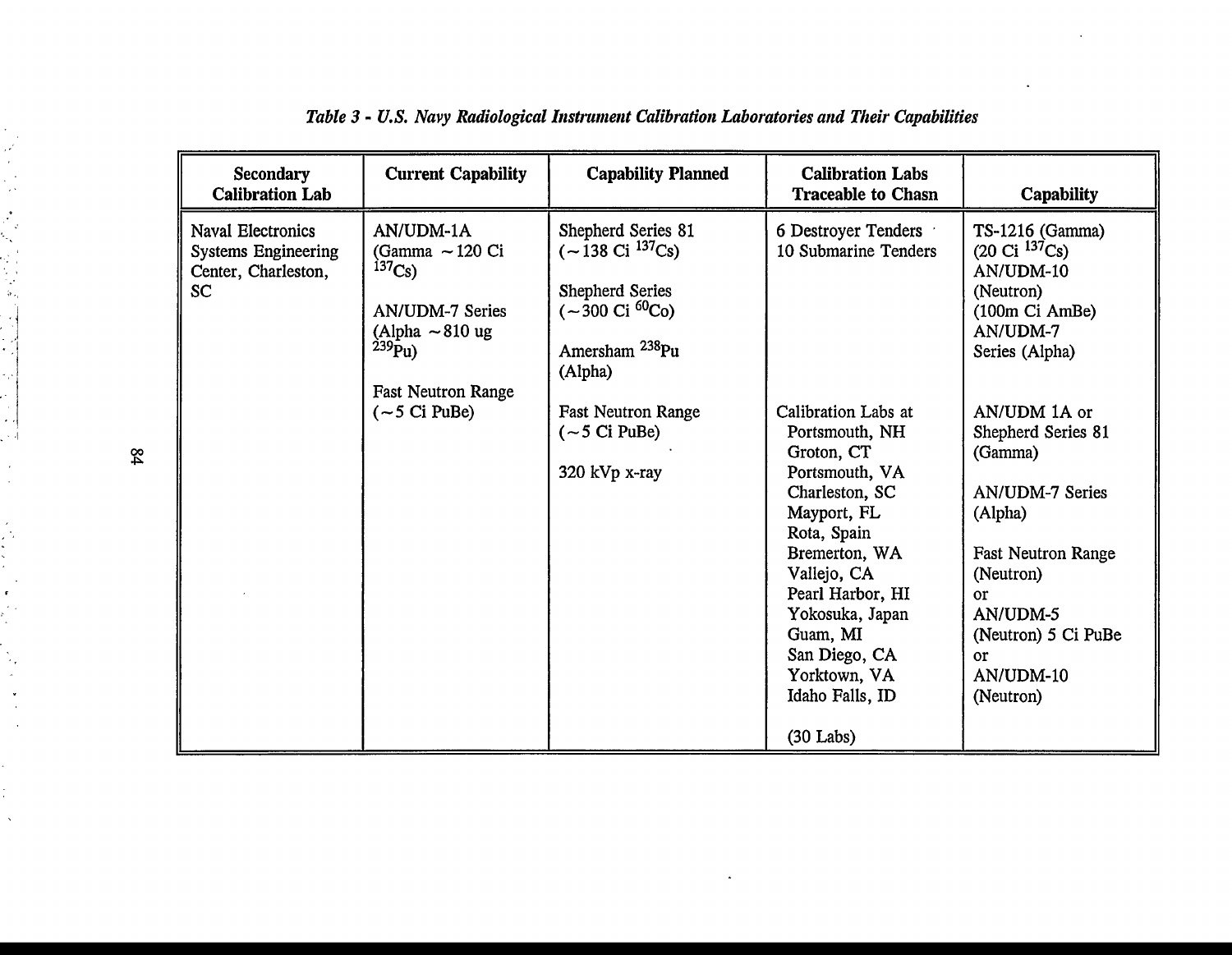| <b>Secondary</b><br><b>Calibration Lab</b> | <b>Current</b><br><b>Capability</b>                                                                                                                                                                                      | <b>Planned</b><br>Capability                                                                                                                                                                                                                                                                                                                                                                                      | Level 1 Labs                                                                                                                                                    | <b>Capability</b>                     | Level 2 Labs***                                                                                                                                                                                | <b>Capability</b>                         |
|--------------------------------------------|--------------------------------------------------------------------------------------------------------------------------------------------------------------------------------------------------------------------------|-------------------------------------------------------------------------------------------------------------------------------------------------------------------------------------------------------------------------------------------------------------------------------------------------------------------------------------------------------------------------------------------------------------------|-----------------------------------------------------------------------------------------------------------------------------------------------------------------|---------------------------------------|------------------------------------------------------------------------------------------------------------------------------------------------------------------------------------------------|-------------------------------------------|
| Redstone<br>Arsenal,<br>Hunstville, AL     | AN/UDM-1A<br>(Gamma)<br>$(-120 \text{ Ci } ^{137}\text{Cs})$<br>AN/UDM-6<br>(Alpha)<br>$(-4 \text{ ug }^{239}\text{Pu})$<br>AN/UDM-2<br>(Beta)<br>$(-185 \text{ m Ci } ^{90}\text{Sr})$<br>320 kVp x-ray<br>50 kVp x-ray | Shepherd 81<br>Quad (Gamma)<br>(~200 Ci <sup>60</sup> Co)<br>$(-100 \text{ Ci } ^{137}\text{Cs})$<br>Shepherd 89 Box<br>$(-400 \text{ Ci } ^{137} \text{Cs})$<br>Amersham<br>$238p_u$ , $239p_u$ ,<br>$241$ Am (Alpha)<br>$(-8u \text{ Ci each})$<br>(Large and Small<br>area)<br>320 kVp x-ray<br>50 kVp x-ray<br>Neutron<br>source****<br>Beta Calibrator<br>$(^{90}Sr/Y, ^{147}Pr,$<br>$^{204}$ Tl)( ~ 50m Ci) | Sacramento, CA*<br>White Sands, NM<br>Seneca, NY**<br>Aberdeen, MD<br>Lexington, KY*<br>Redstone Arsenal, AL<br>Pirmasens, GE<br>Camp Carroll, KO<br>$(*$ Labs) | AN/UDM-1A<br>AN/UDM-6<br>$(\pm 10\%)$ | Tobyhanna, PA<br>Letterkenny, PA<br>Anniston, AL<br>Tooele, UT**<br>Sacramento, CA<br>White Sands, NM<br>Seneca, NY<br>Lexington, KY<br>Aberdeen, MD<br>Redstone Arsenal,<br>AL<br>$(10$ Labs) | AN/UDM-2<br>AN/UDM-6<br>$(\pm 20 - 30\%)$ |

# *Table 4 - U.S. Army Radiological Instrument Calibration Laboratories and Their Capabilities*

 $\sim$   $\sim$ 

1. \*Labs to be merged with Redstone Arsenal, Alabama 4. \*\*\*\*Neutron calibration capabilities using PuBe currently at<br>2. \*\*Labs expected to be closed in the future **1.** Sacramento, California

**2. \*\*Labs expected to be closed in the future Sacramento, California**

**3. \*\*\*Level 3 Field Calibration © —185 locations**

 $\infty$ 

 $\omega_{\rm{max}}$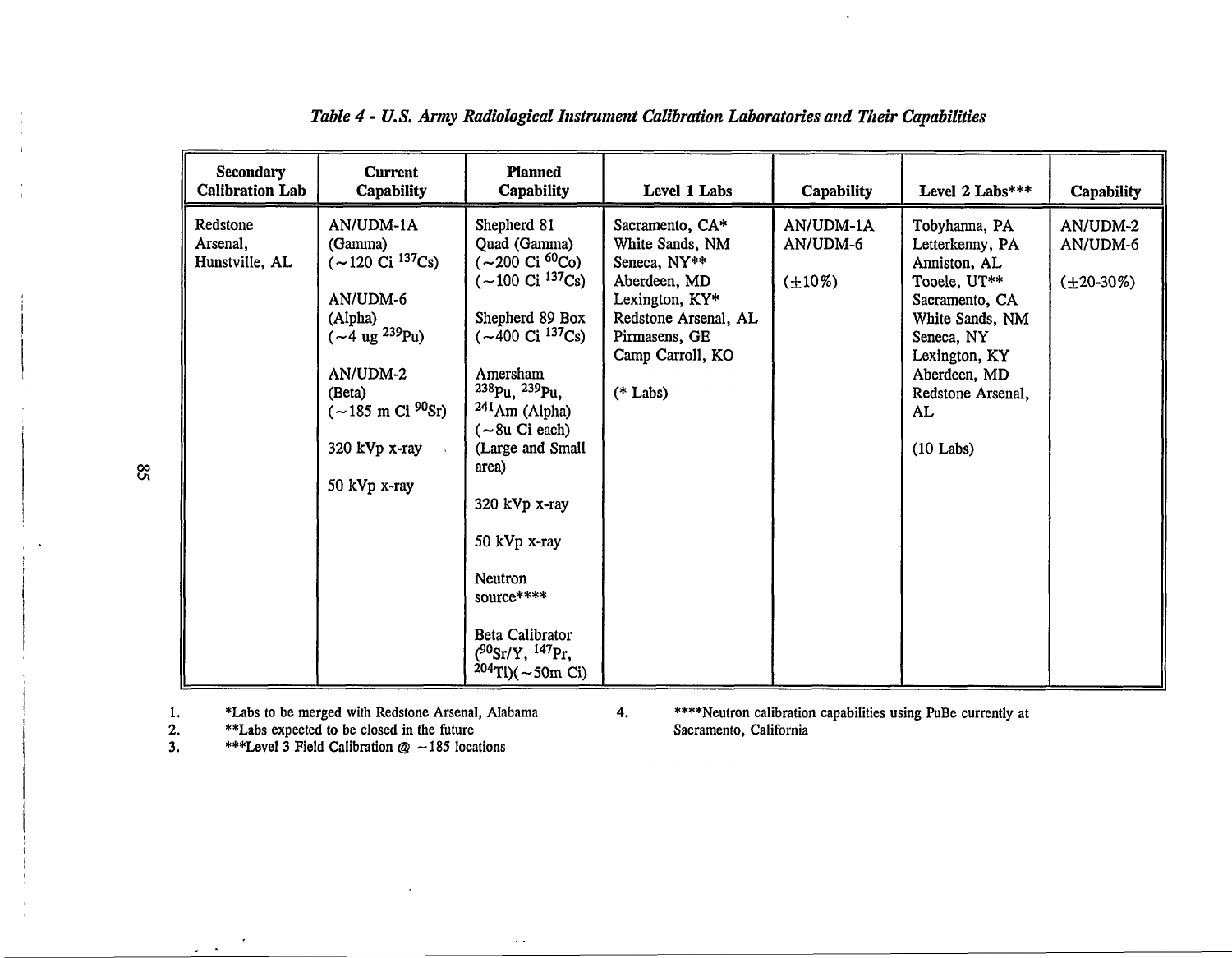| <b>Secondary</b><br>Calibration<br>Lab | <b>Current Capability</b>                                                                                                                                                                                                                                                                              | <b>Planned Capability</b>                                                                                                                                                                                                                                                                                                                        | Depot Labs                                                                                                                                                                                   | Capability                                                                                                                                                                                    | <b>PMEL</b>  | Capability                       |
|----------------------------------------|--------------------------------------------------------------------------------------------------------------------------------------------------------------------------------------------------------------------------------------------------------------------------------------------------------|--------------------------------------------------------------------------------------------------------------------------------------------------------------------------------------------------------------------------------------------------------------------------------------------------------------------------------------------------|----------------------------------------------------------------------------------------------------------------------------------------------------------------------------------------------|-----------------------------------------------------------------------------------------------------------------------------------------------------------------------------------------------|--------------|----------------------------------|
| Newark AFB,<br>OH                      | Shepherd Series 81<br>$(-130 \text{ Ci } ^{137}\text{Cs})$<br><b>Fast Neutron Range</b><br>$(-16$ Ci PuBe)<br>Eberline CS-1 (Alpha)<br>$(-2u)$ Ci $^{239}$ Pu)<br><b>AN/UDM-7 Series</b><br>(Alpha) $({\sim}810 \text{ ug})$<br>$^{239}$ Pu)<br>Dosimeter Calibrator<br>(Gamma)(~20 Ci<br>$^{137}Cs$ ) | Shepherd Series 81<br>$(-130 \text{ Ci } ^{137}\text{Cs})$<br>Shepherd Series 81<br>$(-1000 \text{ Ci } ^{60} \text{Co})$<br><b>Fast Neutron Range</b><br>$(-16 Ci$ PuBe)<br>Amersham (Alpha) $(^{238}Pu)$<br>Eberline CS-1<br>320 kVp x-ray<br>Dosimeter Calibrator<br>$(-20 \text{ Ci } ^{137}\text{Cs})$                                      | Kelly AFB, TX<br>Hill AFB, VT<br>McClelland AFB, CA<br>Ramstein AFB, GE<br>Kadena AB, Japan<br>Newark AFB, OH<br>Brooks AFB, TX*<br>Patrick AFB, FL**<br>$(8$ Labs)<br>$\mathbf{r}^{\prime}$ | Shepherd Series 81<br>$(-130 \text{ Ci } ^{137}\text{Cs})$<br>D0062 ( $\sim$ 120 m Ci<br>$^{137}Cs$ )<br>AN/UDM-6 Alpha<br>$(4 \text{ ug } ^{239}\text{Pu})$<br>AN/UDM-7 Alpha<br>$(\pm 5\%)$ | $(120$ Labs) | D0062<br>AN/UDM-6<br>$(\pm 5\%)$ |
| Brooks AFB,<br>TX                      |                                                                                                                                                                                                                                                                                                        | Shepherd Series 81<br>$(-130 \text{ Ci}/ \sim 130 \text{ m Ci})$<br>$^{137}Cs$ )<br>420 kVp x-rays<br>160 kVp x-rays<br>Beta Calibrator<br>$(-50 \text{ m Ci } ^{90}\text{Sr})$<br>$\sim$ 2 m Ci $^{90}$ Sr/<br>$\sim$ 14 m Ci $^{204}$ Tl/ $\sim$ 2 m Ci<br>$^{147}Pr$<br><b>Neutron Ranges</b><br>$(-5$ Ci PuBe/2.2 and<br>0.1 mg $^{252}$ Cf) |                                                                                                                                                                                              |                                                                                                                                                                                               |              |                                  |

# *Table 5* - *U.S. Air Force Radiological Instrument Calibration Laboratories and Their Capabilities*

**'Planned to become accredited as a secondary calibration lab for health physics instrumentation '♦Shepherd Series 81 only**

00*a\*

 $\lambda$  $\sim$  $\ddot{\phantom{a}}$ 

化石油酸去氢 计非计算 经保险货币

にんてん 高い くさくさん

 $\frac{1}{2}$ 

 $\mathcal{L}_{\mathcal{A}}$